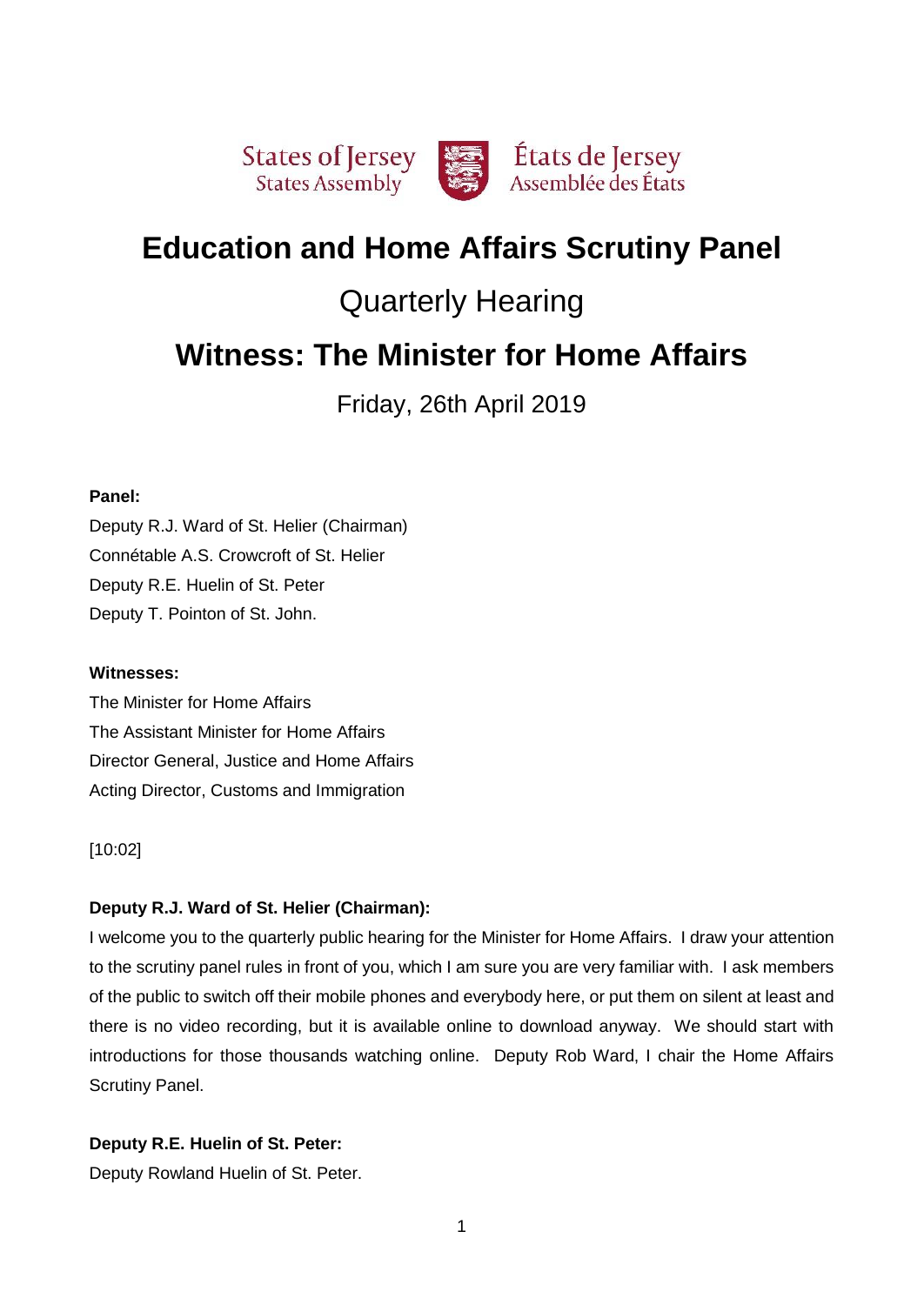### **Deputy T. Pointon of St. John:**

Deputy Trevor Pointon or known as the Deputy of St. John.

### **Connétable A.S. Crowcroft of St. Helier:**

Constable of St. Helier, Simon Crowcroft.

### **The Minister for Home Affairs:**

The Constable of St. Clement, Len Norman, Minister for Home Affairs.

### **The Assistant Minister for Home Affairs:**

Deputy Gregory Guida, Assistant Minister for Home Affairs.

### **Deputy R.J. Ward:**

If the officers, once they come, want to introduce themselves that will be helpful for everybody. Okay, we start off. The first thing we are keen to ask is given the recent States decision and commitment from the Minister to appoint separate heads of service for the police and customs, what is the timeline for updating the target operating model.

### **The Minister for Home Affairs:**

Okay. We are working on that now and what I have asked the department to do, particularly with fire and ambulance is to undertake a detailed service review looking at the resilience, the capacity, the … all that they do, the way that they do it and see how that can be enhanced. After we have done all that, which will involve not only the heads of service but also the staff and the staff associations, decide on exactly how we are going to go take that forward. We are still looking for greater co-operation throughout the services, in fact we had a meeting yesterday with members of the staff association from the ambulance and the fire service and I detected a willingness there to modernise where appropriate, to become more efficient where appropriate but also to maintain the high level of service … at least maintain the high level of service they already provide and then hopefully enhance it. So hopefully those service reviews will be completed by the end of June. We will then make decisions after that how we want to proceed and whether we would require any changes which would need to come to the States to meet the decision of the States that the Deputy of St. John's proposition amended by the Constable of St. Lawrence would require.

### **Deputy R.J. Ward:**

That will involve further consultation on the new structure, if you like, and proposals across the workforce?

### **The Minister for Home Affairs:**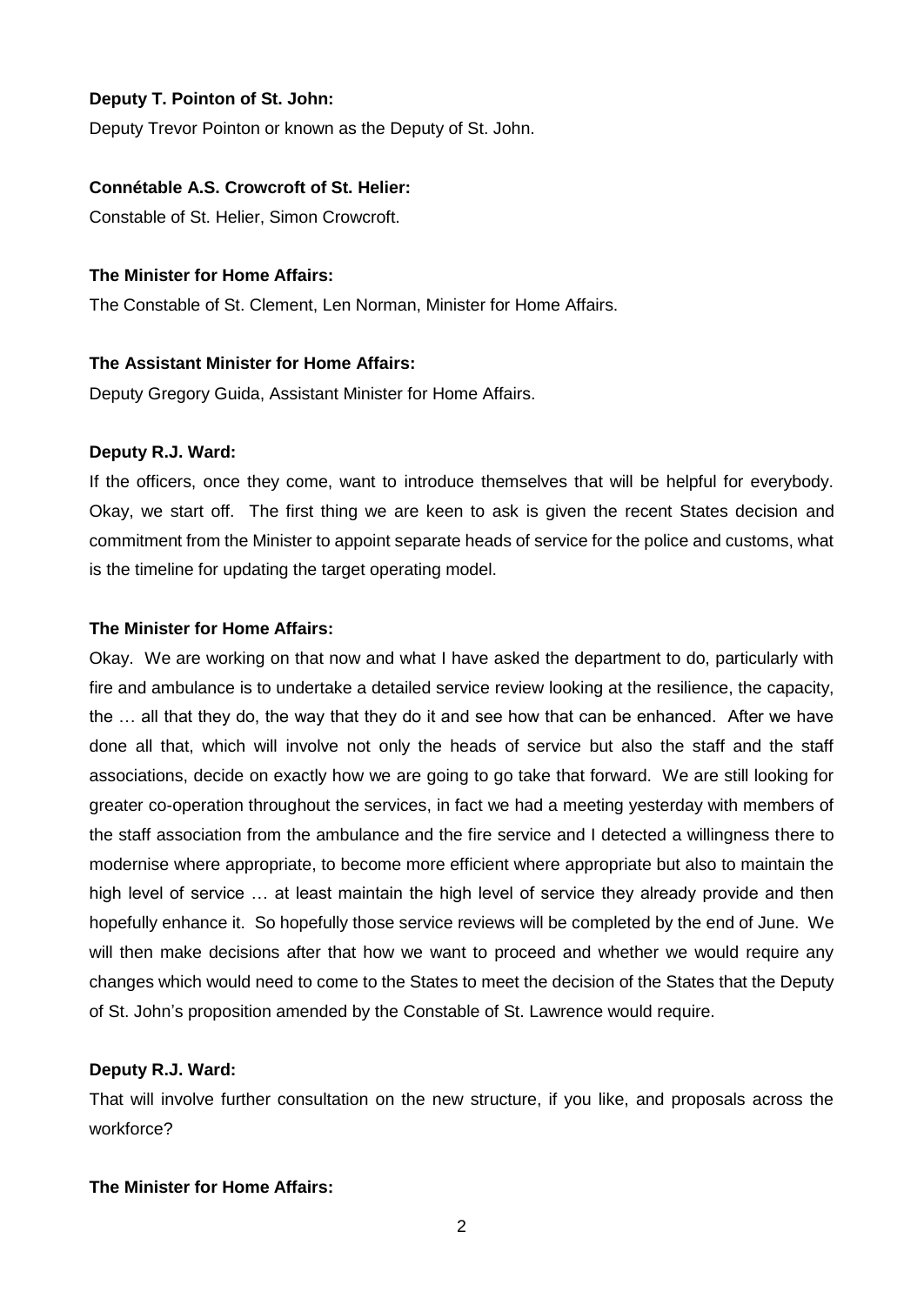Absolutely, and I made a commitment yesterday to meet monthly with the representatives of the staff association to examine how things are progressing. I think it is very important that those at the coalface, if you like, are very much involved because they could probably come up with good suggestions and good proposals on how to develop their services. So I think it is very important that they are involved at the very beginning.

#### **The Assistant Minister for Home Affairs:**

We have also tasked S.E.B. (States Employment Board) to hire the heads of services.

### **Deputy R.J. Ward:**

Right, okay. That leads on to the next question about … do you want to ask that?

### **The Deputy of St. John:**

Yes, when do you think you are going to have personnel in place?

### **The Minister for Home Affairs:**

Personnel?

### **The Deputy of St. John:**

The new heads of services.

### **The Minister for Home Affairs:**

Okay, as the Assistant Minister said, we have had discussion with the States Employment Board who are supporting our decision to appoint a Chief of Police, Chief Fire Officer and Chief of Customs and Immigration, all of which are currently acting posts. So they are developing the job evaluations, updating the job descriptions and once all that is done we will set in train the process to appoint.

### **The Deputy of St. Peter:**

Can I wind back a bit? Do you envisage any distinct advantages or maybe disadvantages both in timescale or finance of the Deputy of St. John's proposition? What impact will the Deputy of St. John's proposition have? Have you seen anything in the review that you are undertaking, the changes that you have started as a result of the Deputy of St. John's proposition, that have given you any red flags, alerts, potential advantages, disadvantages to the target operation?

### **The Minister for Home Affairs:**

No, no, they give us no worry whatsoever. As you know, the Deputy of St. John's proposition was totally acceptable to me. The amendment of the Constable of St. Lawrence had a potential to give us more difficulty but in reality, of course, that is the States decision and we will abide by it 100 per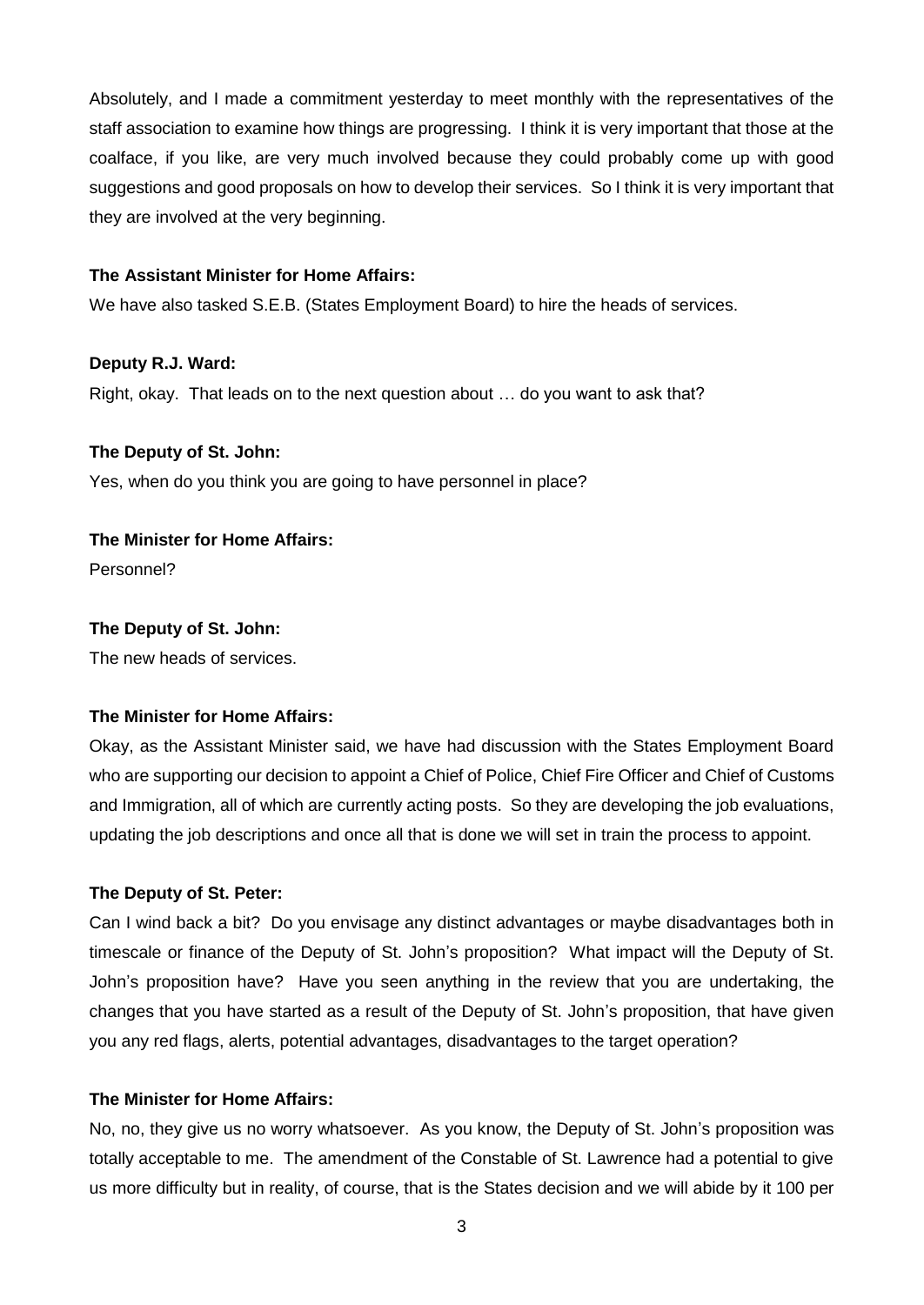cent. But I do not see anything in there as yet which would cause us any grief. All it really says is if you want to do anything, like integrate totally the fire service and the ambulance service, then we have to go back to the States with a business case and convince the States that is the right thing to do. No problem with that. If that is the route we decide to go down. If we do not decide to go down that route then we have not got to go back to the States because nothing changes from that perspective. There will be changes because there will be greater co-operation and integration but not necessarily becoming one service. But that is a decision for another day.

#### **Deputy R.J. Ward:**

We did not actually get a timescale. You said it would happen, the appointments of the Head of Customs, Chief Officer Fire and Rescue, States of Jersey Police, do we have a deadline, so to speak. A time deadline when they will be …

#### **The Minister for Home Affairs:**

No, we do not have a deadline as such. Clearly now that decision has been made we want it to happen and I am sure that the acting incumbents want it to happen and the staff want it to happen because they want certainty in knowing going forward. But also it has to right. As far as the police are concerned we are involving the human resources and the Jersey Police Authority in updating the job description and, as I say, the job evaluation. As soon as that is done then we will start the process. The same with the other roles as well. I cannot give you a deadline but we will still be talking months rather than weeks.

#### **The Deputy of St. John:**

What is the major areas you have identified in relation to the need for the existing job description to be updated or changed?

#### **The Minister for Home Affairs:**

That is not really a question for me, although I would say the job descriptions have not been updated for some considerable time and the States Human Resources Department, the S.E.B. and ourselves want to be sure that everything is as it should be in this day and age and what we have learnt over the years so it is right for the future, right for the new incumbent. There is nothing that worries us at this stage, it is just to make sure that everything is in the right place.

#### **The Deputy of St. John:**

I am just wondering if you would like to bring Mr. Blazeby in, who is, I think, struggling to perhaps make a point on this.

### **The Minister for Home Affairs:**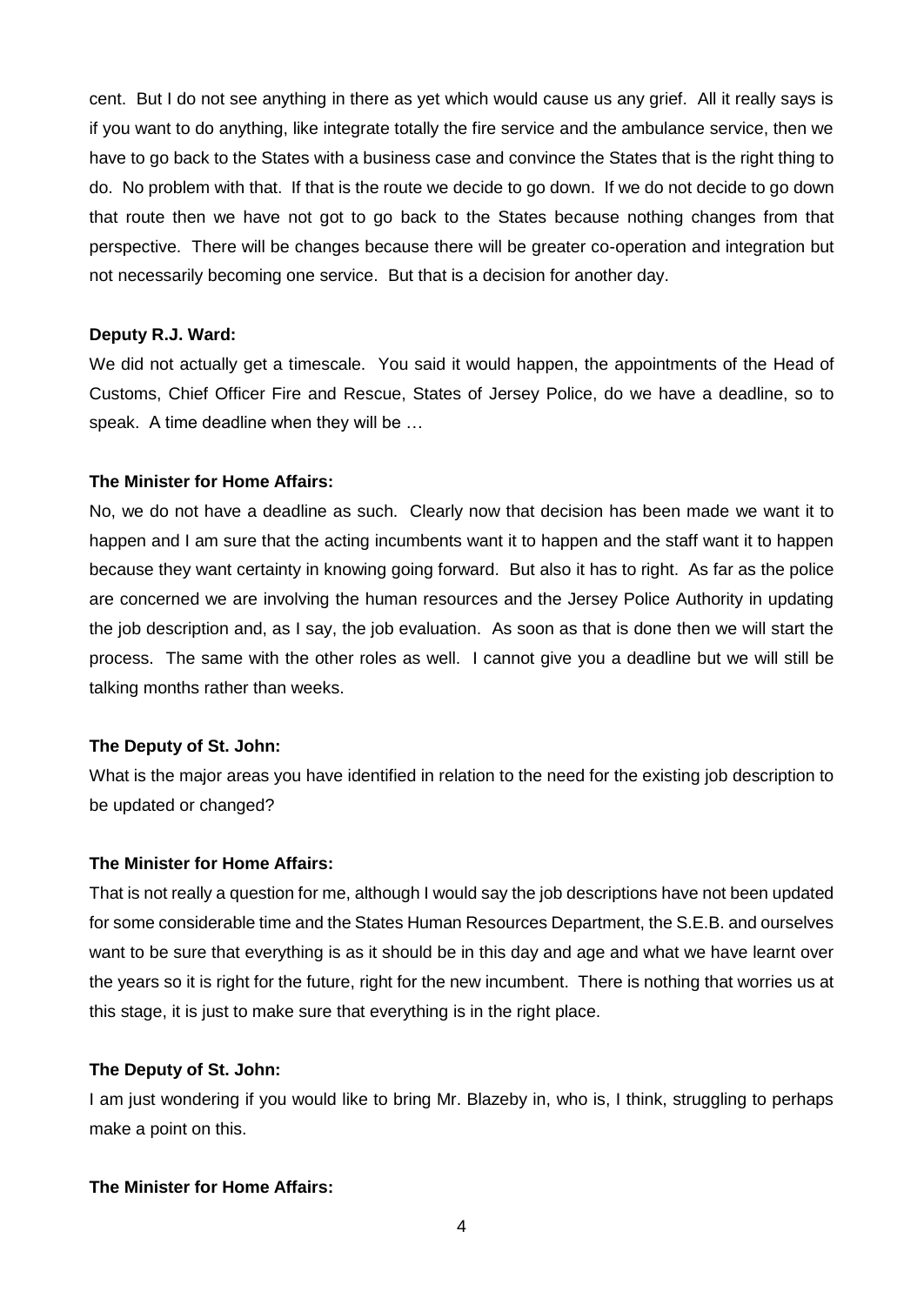I cannot see him.

### **Director General, Justice and Home Affairs:**

Good morning, Julian Blazeby, Director General, Justice and Home Affairs. In respect of that specific point, there are 3 job descriptions as the Minister said for Customs and Immigration, Fire and Police. Certainly the police one was 10 years old and quite out of date in terms of modern thinking around policing. Fundamentally the job descriptions did not reflect any of the one government principles in the new Government and some of the changes around the principles of one government. In saying that, they have been done. Two have already gone off for job evaluation. The Police Authority were meeting to discuss the Chief of Police one yesterday. So hopefully we will hear back from them in the next few days and they will go straight off to be evaluated. Two have already gone, one should come back soon, as soon as we have that back we will go into the Jersey Appointments Commission process and they will be advertised. So we are trying to do it as quickly as possible.

### **Deputy R.J. Ward:**

I have a couple of questions. Firstly, what tier will the role of Chief of Police, States of Jersey Police, sit at?

#### **Director General, Justice and Home Affairs:**

Tier 3.

### **Deputy R.J. Ward:**

Tier 3. What was it before? It was …

### **Director General, Justice and Home Affairs:**

Well, it was not because the tiers have only come in under the new ... under this programme.

### **Deputy R.J. Ward:**

That is the same as the proposed target operating model before the States decision?

### **Director General, Justice and Home Affairs:**

Yes.

**Deputy R.J. Ward:** So there is no change there?

### **Director General, Justice and Home Affairs:**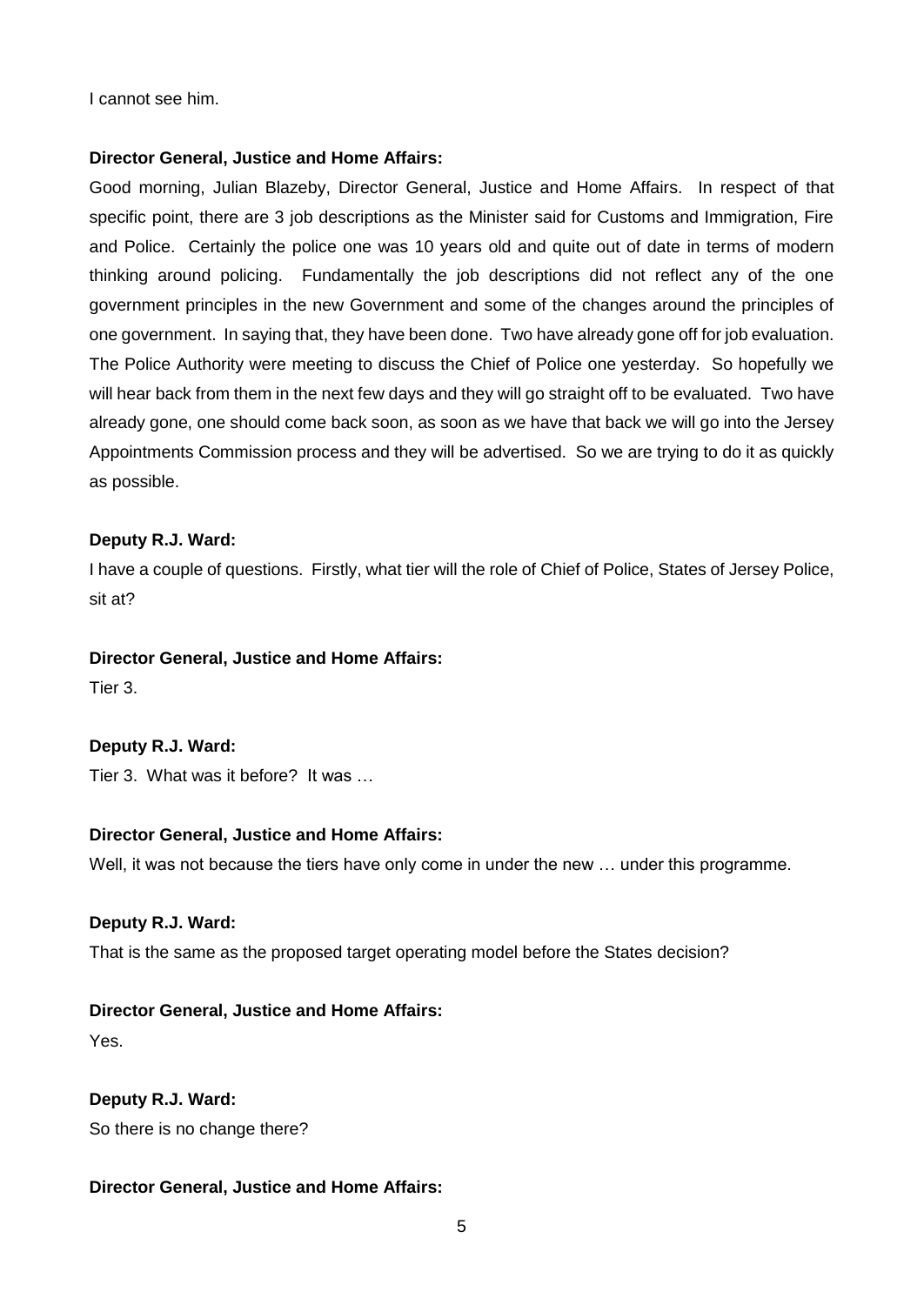No.

### **Deputy R.J. Ward:**

When you say the principles of one gov, can you give some examples of that?

### **Director General, Justice and Home Affairs:**

Yes, so the principles of one gov are things like being more commercially driven, being digital, working together. There are 6 principles and they have been all reflected in all the job description that have been advertised and have been appointed to date. They are not major changes but those need to be incorporated within the job descriptions and then, as I say, if the job descriptions are out of date … for example, the Customs and Immigration job description, that does not have any reference to the U.K. (United Kingdom) leaving the E.U. (European Union) and Brexit. So that is an obvious example where they just need to be updated to …

### **The Deputy of St. Peter:**

How long have we had an interim in that role? I believe that is an interim role, the Head of Customs and Immigration.

#### **Director General, Justice and Home Affairs:**

It is an acting up role.

### **The Deputy of St. Peter:**

How long has that role been an acting up role?

### **Director General, Justice and Home Affairs:**

Just 12 months, almost.

#### **The Deputy of St. Peter:**

So 12 months. I find that extraordinary when you are trying to build leadership and stability below that that particular role, for example, has been acting for 12 months. It cannot be that difficult to decide whether the said person is good for the role to lead going forwards or not, as the case may be. Why is that taking so long?

### **The Minister for Home Affairs:**

I think that we were looking at a target operating model which could have amalgamated the States of Jersey Police and the Jersey Customs and Immigration Service, therefore it would not have been a good idea to make a substantial appointment for a head of service either at Jersey Customs and Immigration of the States of Jersey Police knowing they might be amalgamated and one of those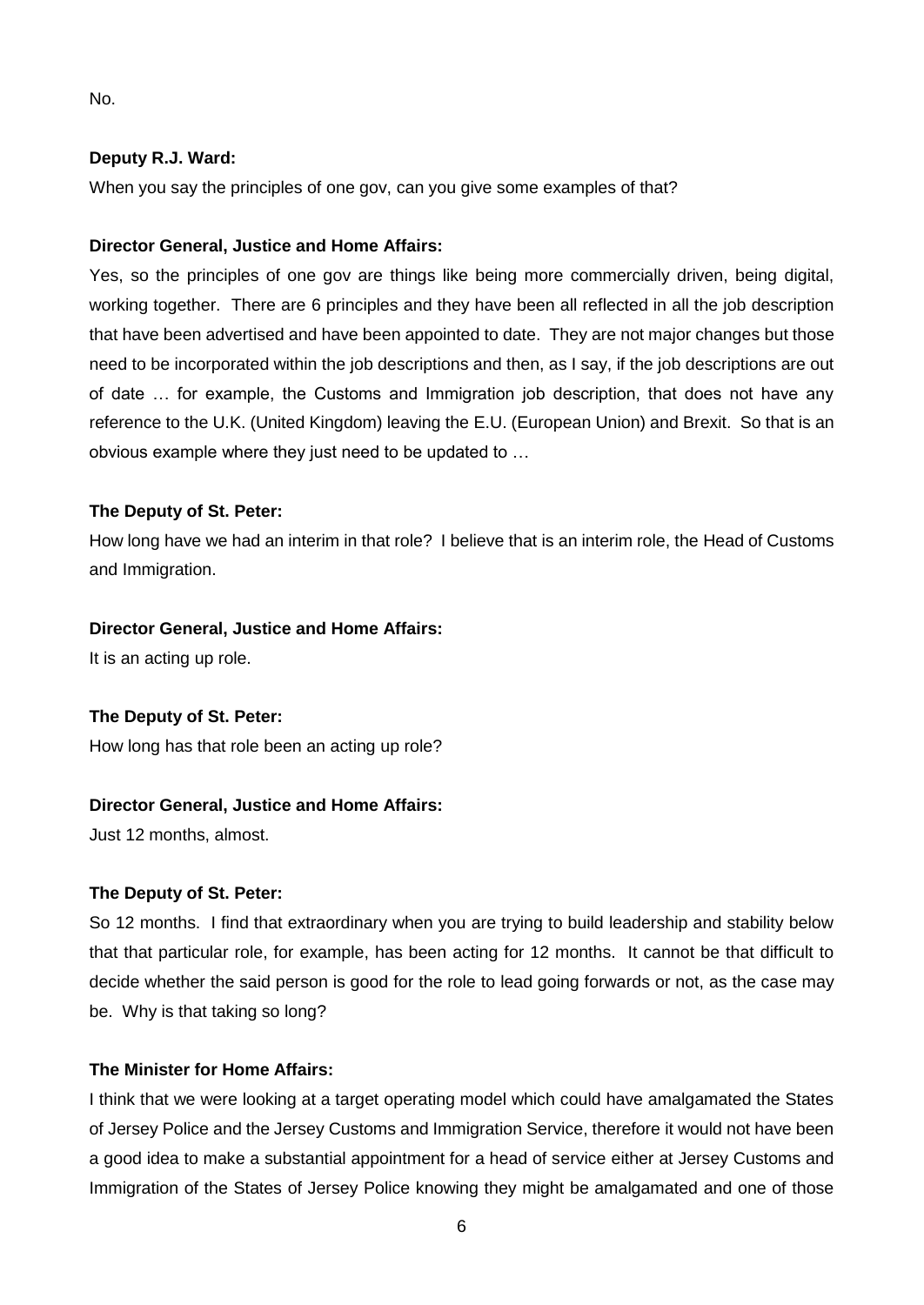would have to lose their job. So we decided to keep the acting position until a decision was made on whether the Customs and Immigration would become what we call the law enforcement agency, which would include border control and the States of Jersey Police. I made the decision and announced it in the States a few weeks ago that would not be happening, that is why we can now move to the substantive appointments.

### **Deputy R.J. Ward:**

Can I ask, sorry before we move on from there, about the roles at tier 3? Is that tier 3 responsibility level equivalent to a similar responsibility level in the U.K. or in other jurisdictions, i.e. will it be attractive for somebody with the skills that you need to come here on a tier 3 role as a States of Jersey Chief of Police as it would be in any other jurisdiction?

# **Director General, Justice and Home Affairs:**

I am confident it is because I think the tier 3 itself by definition does not actually stipulate the seniority of the job so it is the Chief of Police in charge of the organisation, so first and foremost in charge of 300-odd people. If you look at the U.K. set up then a Chief of Police in the U.K. is answerable to the Police and Crime Commissioner or the Mayor of London in the case of those cities that have mayors appointed. There is no real direct link because of the scale and size of 43 forces into government. It is difficult to compare. If we look at the Isle of Man, for example, the Chief Constable there, the line manager is my equivalent. Now, the consultation feedback was actually if it is tier 3 then, as you know, the original organigram had an dotted line into the group director and the feedback from the States of Jersey senior management team was that was inappropriate for a tier 3 and it should come to the director general.

### [10:15]

So we had amended that. Going forward when a Chief of Police is appointed then there will be a dotted line direct to me which reflects the seniority of the post.

### **The Connétable of St. Helier:**

Can I just ask, you said 300-odd officers will come under the post?

### **Director General, Justice and Home Affairs:**

Three hundred staff in total, including police staff and police officers.

# **The Connétable of St. Helier:**

So where are the other … we have 190 now so where are the other 110, are they …?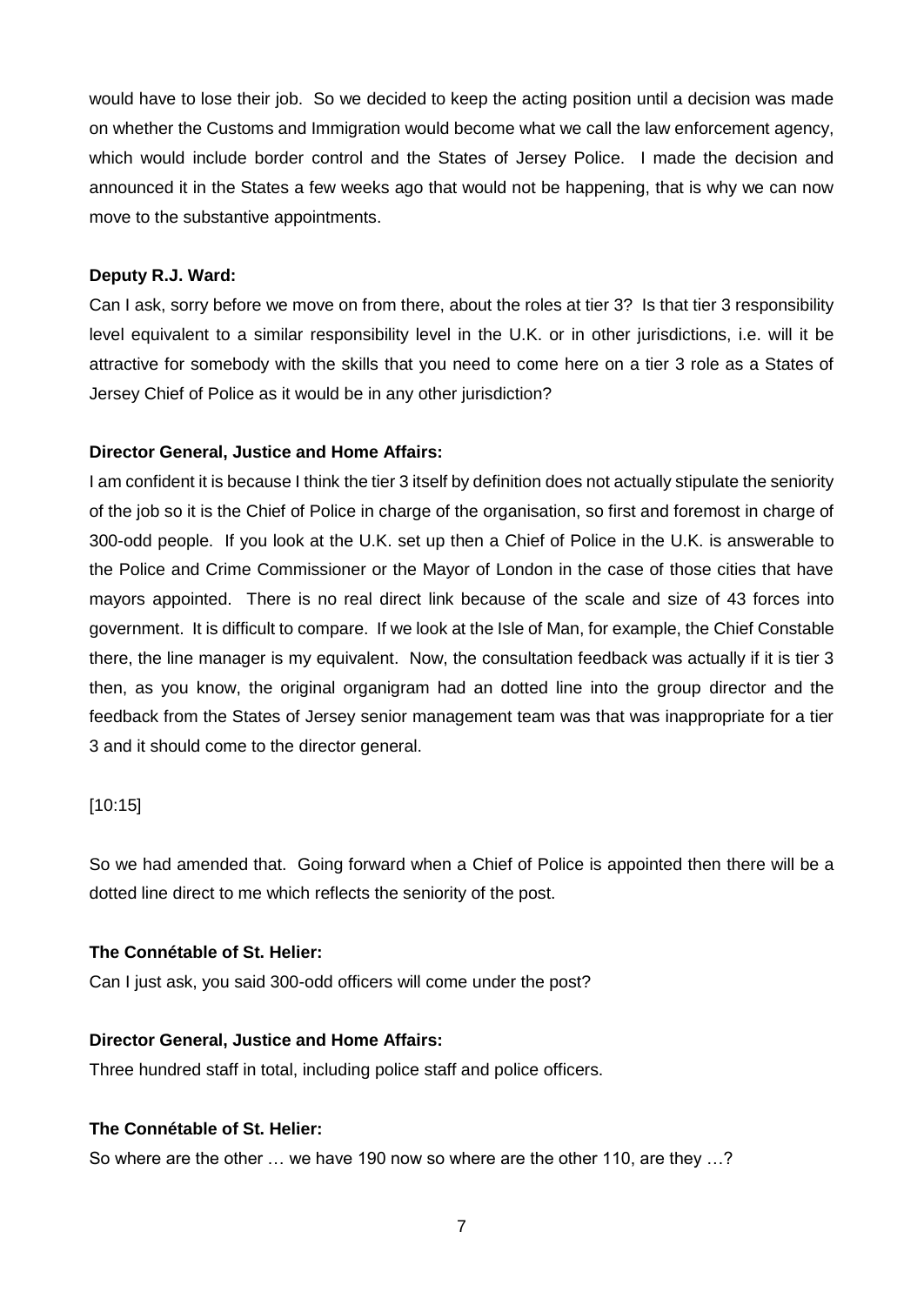# **Director General, Justice and Home Affairs:**

No, the organisation is made up of warranted officers, police officers, and police staff, civilians, the total number is just over 300.

### **The Connétable of St. Helier:**

Okay.

**Deputy R.J. Ward:** So you do not see that as an obstacle at all?

# **Director General, Justice and Home Affairs:**

Not at all, no.

# **Deputy R.J. Ward:**

Okay. I think you have answered that question, do you want to go on to question 5?

# **The Deputy of St. Peter:**

I can if you wish. What progress has been made in undertaking a service review for the current business support capability across the services? I believe you mentioned that in the Assembly recently so can you update us on that?

# **The Minister for Home Affairs:**

That is happening at the same time. The business support unit, we are doing a service review on that.

### **Director General, Justice and Home Affairs:**

That is ongoing as we speak, yes.

# **The Deputy of St. Peter:**

The standard question: when do you anticipate announcing these findings?

# **Director General, Justice and Home Affairs:**

We are hoping that review will be completed in the next 3 to 4 weeks. Again, fully involved with all the individuals who work within the business support area in all the organisations and the senior management teams. We will call that review forward and discuss that with the Minister and Assistant Minister.

# **The Deputy of St. Peter:**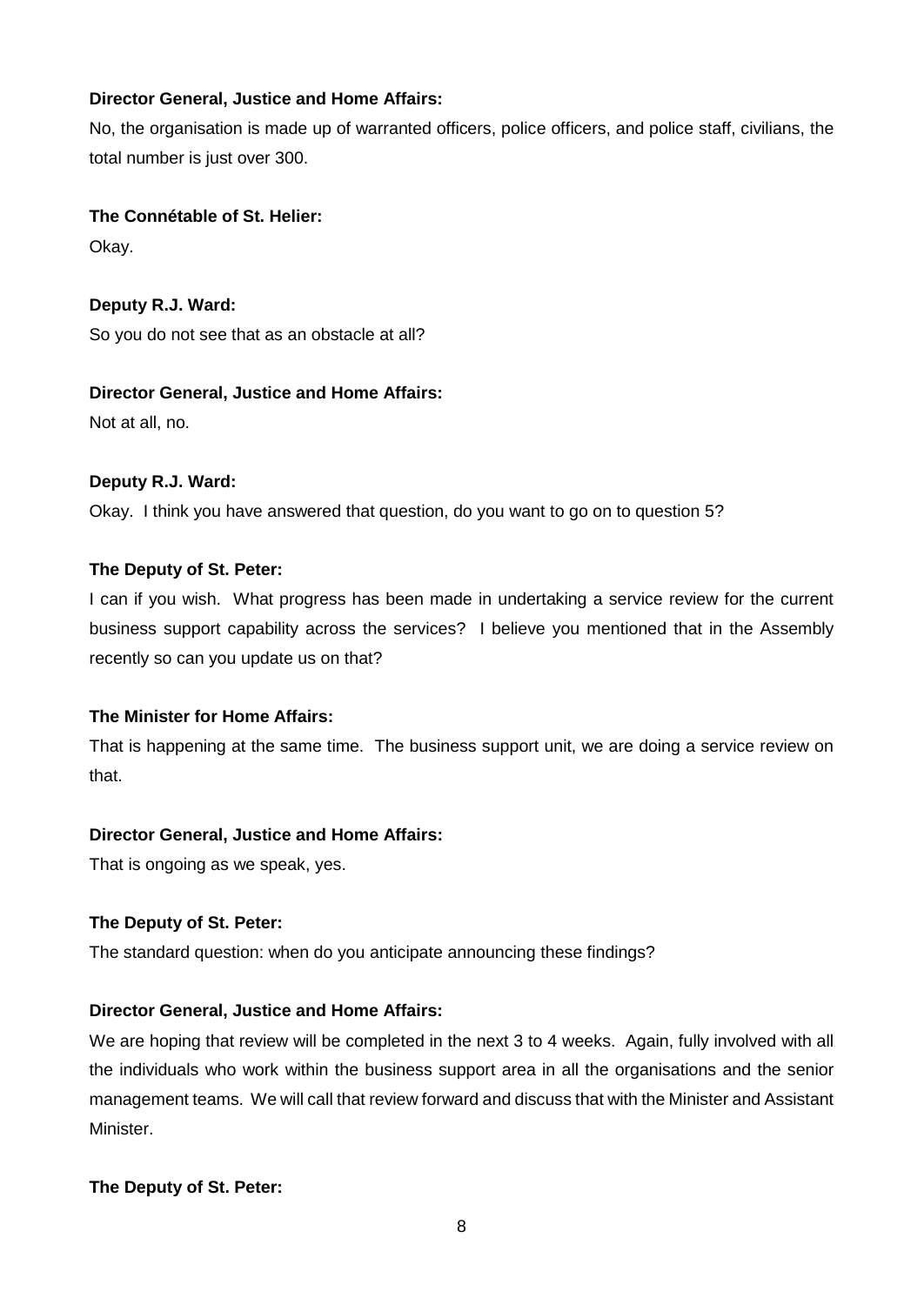Are you envisaging any shocks, i.e. job losses, changes or anything substantive that we should be prepared for?

### **Director General, Justice and Home Affairs:**

The feedback from a number of organisations is that this will hopefully provide a greater business support. So, for example, there is not a huge amount of business support in Customs and Immigration, a lot of staff do it on the side of their desk. We are looking to enhance the support for those organisations that do not have it. In a sense, maintaining support for example where the police do have it because they are the biggest organisation out of all of them.

### **The Deputy of St. Peter:**

You mentioned your support teams supporting staff working on the frontline, can you share with us how that model is going to work because I have got a bit confused when you announced that?

### **Director General, Justice and Home Affairs:**

In terms of business support?

### **The Deputy of St. Peter:**

Yes, your business support team supporting staff working on the frontline. Can you outline how that works?

### **Director General, Justice and Home Affairs:**

So there are some examples where there is not a business manager, for example. You have operational staff who are having to do things like record retention, data protection issues, manage shifts in terms of how it is scheduled and if you have a business support manager or person who can carry out these functions it enables the frontline officers and those operational staff to concentrate on what they are employed to do. At the moment a number of those people are doing it on the side of the desk.

#### **Deputy R.J. Ward:**

Do you envisage any of those support services being outsourced?

### **Director General, Justice and Home Affairs:**

No, no, as I say a number of the organisations … there are 7 organisations in just Home Affairs, not all of them have dedicated business support, some do, some do not so the proposal is to appoint a senior person - and there is one senior person already - to make the opportunity available to appoint a senior person to oversee business and corporate support, to look at things like, you know, where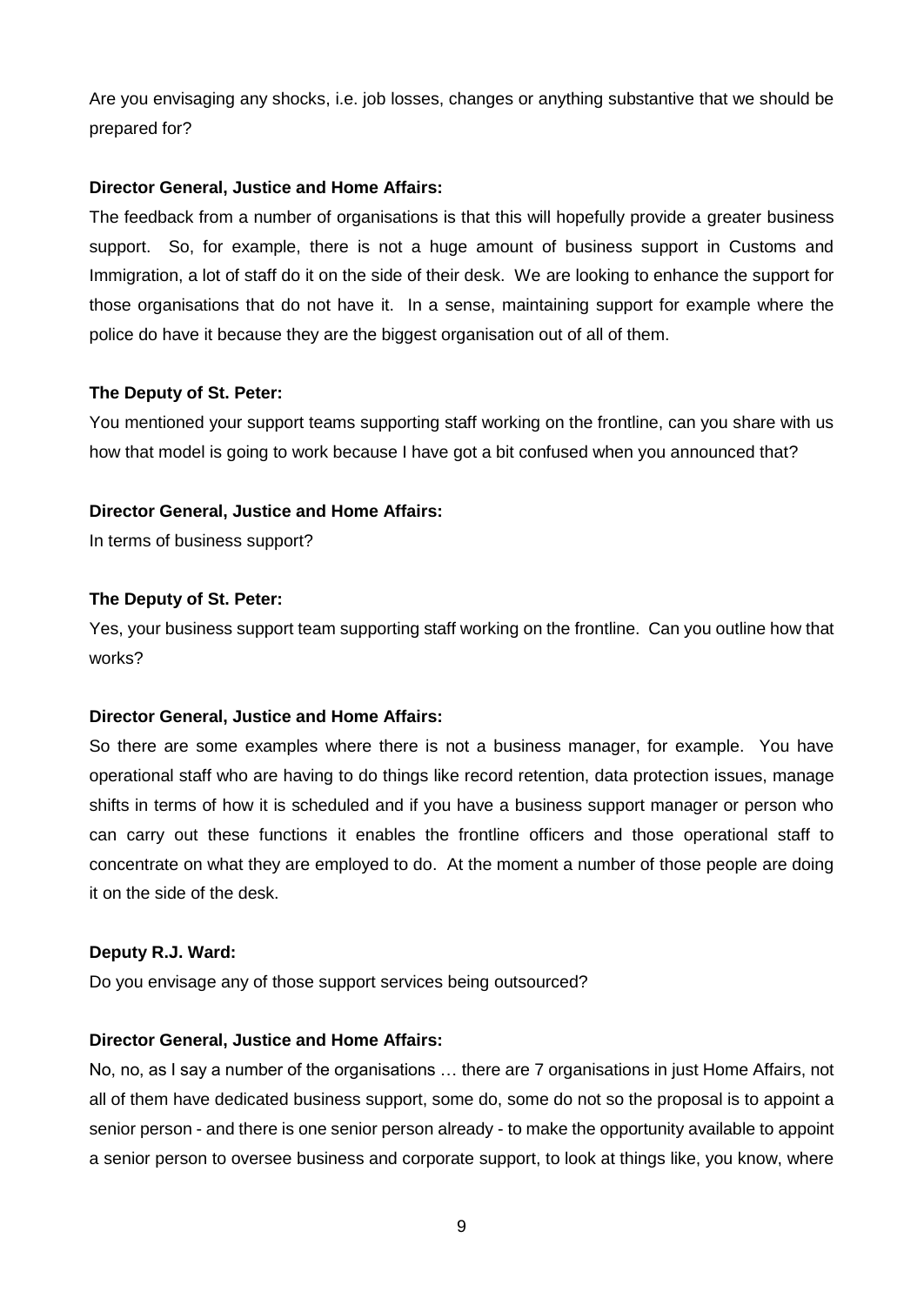the procurement opportunities are, some of the estates issues, data protection, G.D.P.R. (General Data Protection Regulations), and a number of other functions to get it consistent across the piece.

### **The Deputy of St. John:**

Will those support people be police officers or customs officers or fire officers?

### **Director General, Justice and Home Affairs:**

No, they will be civil servants and currently are civil servants. There is no proposal to change their status.

### **The Deputy of St. John:**

Would this have any impact at all on the ability for progression in the service?

### **Director General, Justice and Home Affairs:**

No, not at all, if anything it may enhance it. There will be a single function delivering business support across all 7, at the moment they are individual organisations, where they exist.

### **The Deputy of St. Peter:**

You mentioned procurement. I thought one of the ideas of the new one.gov was to consolidate a lot of these tasks, centralise however many procurement systems, there is about as many databases as we have in the States of Jersey. You mentioned that, how is that going to work and how will that integrate within the central plans for those services?

### **Director General, Justice and Home Affairs:**

Of course, you are quite right, there will be centralisation but, of course, each organisation needs to have somebody who can order uniforms or caps or trousers or various bits of kit, whatever that may be. Somebody in the organisation needs to have the understanding and knowledge to be able to then reach into the central procurement system using the right I.T. (information technology) systems.

### **Deputy R.J. Ward:**

I have got a question about the ongoing discussions with emergency services unions in order to understand any of their concerns or issues with the target operating model. We know we are going to have an adjusted, if that is the right word, target operating model but are those discussions ongoing? Because there are concerns, we have had concerns raised in terms of not just the type of change but the pace and the possible outcomes on the frontline because it is very much a management structure at the moment. What are you doing to reassure those representatives and people they represent?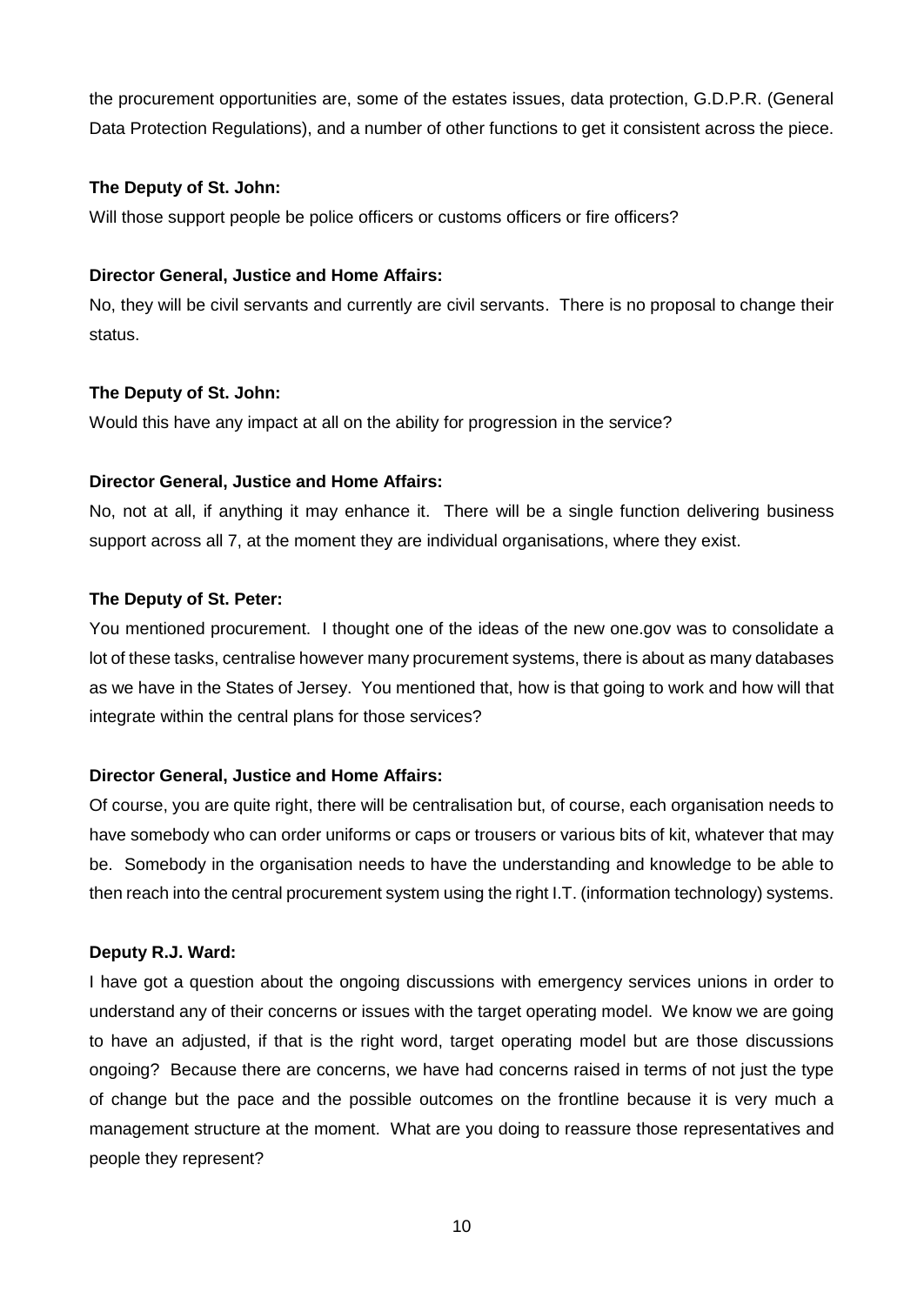#### **The Minister for Home Affairs:**

Sure. One of the things done, and it was only yesterday, as I mentioned earlier, was to have a meeting with representatives of the staff association for the fire service and the ambulance service and it was a very positive and supportive meeting. I got the feeling that they were greatly reassured because there had been some fears about budget cuts or staff cuts and this sort of thing and I was able to reassure them there are no plans in that area whatsoever. The resilience of the service, the provision of their service was absolutely paramount and that is true of the other departments that we have responsibility for as well. We have the Government Plan coming forward with some very good, laudable ambitions. None of them are achievable unless we maintain this Island as a safe place to live, work and visit. That is down to the departments which I have political responsibility for so I have to make sure that that resilience remains in place. As I said, the meeting yesterday was a very good meeting and I think they got a lot of reassurance because a lot of rumours get passed around and they gain credence. I think we were able to put a lot of them to bed. As I said, I have agreed to meet with them, or offered to meet with them at least once a month over the next 2 or 3 months while these reviews are being undertaken and developed so that they have a full part to play in those service reviews. I think the guys at the front line know more about these services than many of us.

#### **Deputy R.J. Ward:**

I am reassured that you are looking after the staff and their anxiety, but I am wondering if you can outline to us what the rationale was behind the integration of ambulance and fire service, and what the business plan for that is.

### **The Minister for Home Affairs:**

Well, what we are trying to do is divert opportunities to improve the efficiency, effectiveness of all of our services while making sure that they are properly resourced. That is why it has all come about. Some of the rumours, if you like, or the speculation is that we are looking at having paramedics acting as firefighters and firefighters acting as paramedics. Nothing could be further from the truth because these specialisms have to …

### **The Deputy of St. John:**

I think that was drawn from a statement you made in the Assembly about the relationship between paramedics and firefighters, that they would be able to support one another and you could have ambulance paramedics perhaps involved in rescues.

### **The Minister for Home Affairs:**

Absolutely, but if we go back …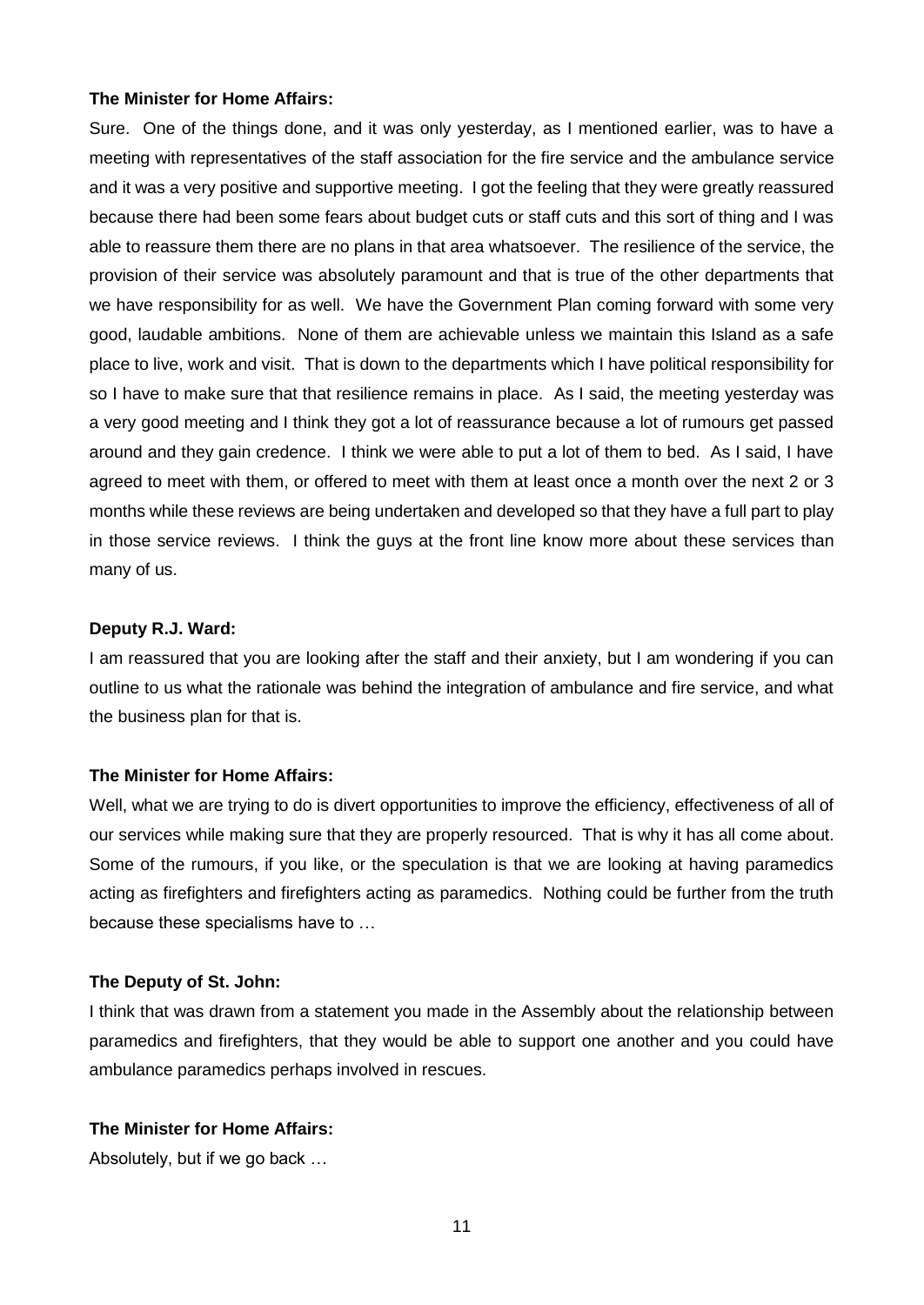# **The Deputy of St. John:**

As the fire service.

# **The Minister for Home Affairs:**

Well, not the fire service, they would still be the ambulance service but just going back a relatively short time ago ambulance staff were doing training in cliff rescue, boat rescue, R.T.C. (Road Traffic Collison) situations, developing their skills so that they can support their colleagues in the fire service in situations like that. Surely that is what we want? We want all of these services to support one another for the benefit and protection of the Island community.

# **The Deputy of St. John:**

I would say there is an awful lot to agree within that and they do support one another and they do work together.

# **The Minister for Home Affairs:**

Exactly.

# **The Deputy of St. John:**

What I am asking is, what is the rationale for amalgamating them?

# **The Minister for Home Affairs:**

It is to explore the opportunity of more efficiencies, more effectiveness. Co-locating, generic training, sharing vehicles, this is sort of thing which is …

### **Deputy R.J. Ward:**

I think part of the issue comes from in the business case that you have you mention the model that they use in Dublin, which is a very integrated system between fire and … is that the model that you think you are looking at here?

# **The Minister for Home Affairs:**

No, I am not committing at this stage to any particular model. What I am saying is there are good models out there, Dublin is possibly one, Lincolnshire is another. There are good examples of integration, amalgamation and co-operation. What our model will be I will not speculate on until we have finished our reviews into these services but I know we have got the goodwill of the staff or the staff association after our meeting yesterday to look at the opportunities.

### **Deputy R.J. Ward:**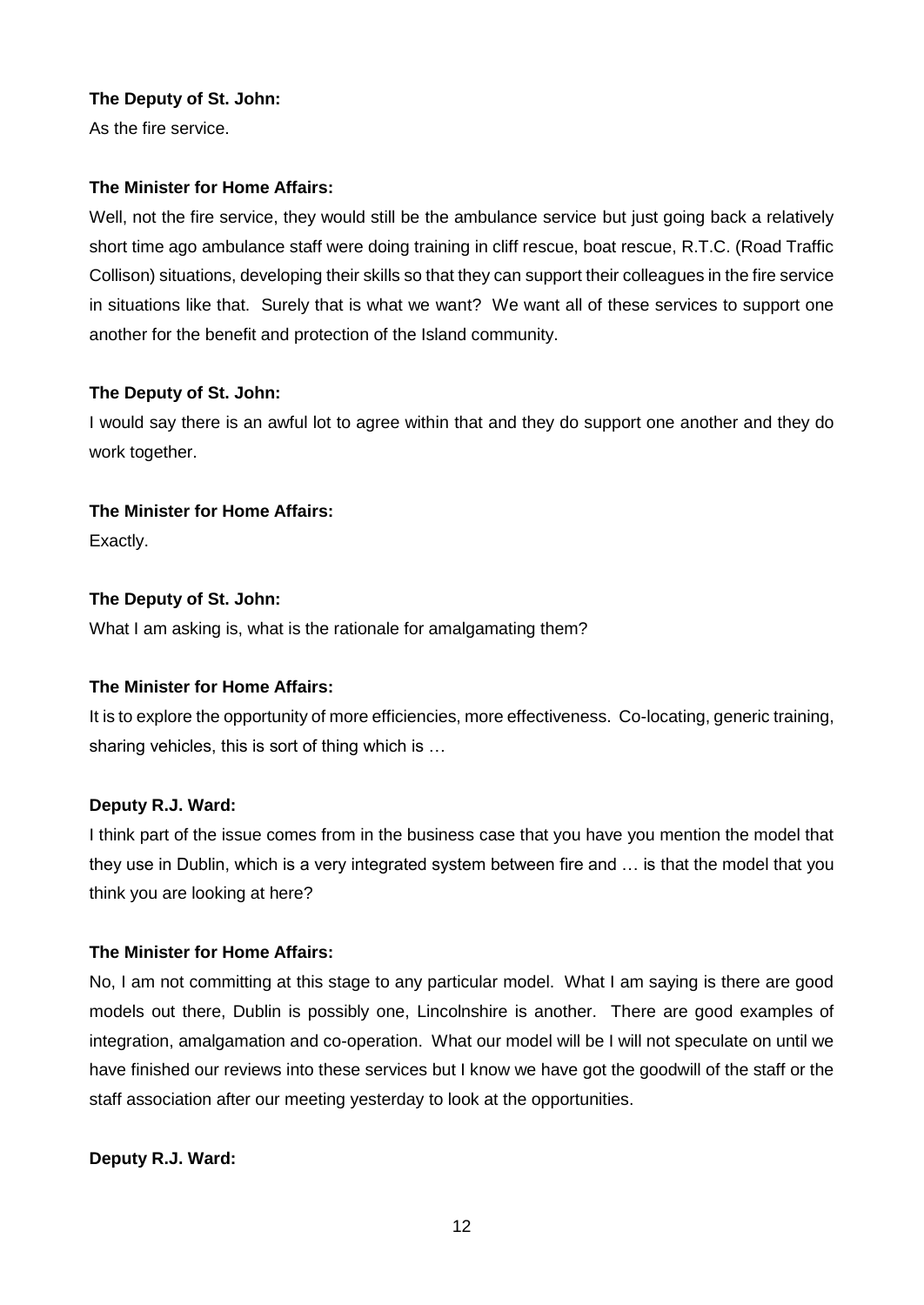The key point in governing the … I believe that all of the firefighters are trained paramedics before they are firefighters, that says an extra 100 trained paramedics. Training as a paramedic can take between 3 and 5 years, that is a major change if you want that to happen here. If not, then that model really is … part of your business plan is somewhat … I will not say a false model but perhaps a misplaced model because you are not going to have that.

### **The Minister for Home Affairs:**

No, we are not going to have that. What I am saying is the specialisms of the firefighters and the paramedics and technicians are going to remain but what we are looking for is opportunities where they can support each other in a more effective and positive way.

### **Deputy R.J. Ward:**

I have one thing to follow on before we … see if one was to be cynical - and we do not want to be one might say that by having firefighters trained to a level they can respond and give some sort of care, it may not be the care that is needed at the time from a trained paramedic but then a box can be ticked to say that response times have improved. Actually the level of specialist care has not improved, or access to it, just the response time of somebody being there. That is a concern because it is not really …

### **The Assistant Minister for Home Affairs:**

That is already happening. Firefighters are also trained for first aid.

### **Deputy R.J. Ward:**

Yes, but by amalgamating that would become much more of an expectation as an everyday thing, would it not?

#### **The Assistant Minister for Home Affairs:**

We are looking at it at a management level. If you are writing rotas, if you are spending your whole day writing rotas you can do it for 2 services. You do not do it for the fire service and say: "Well, that is it for my day."

#### **The Deputy of St. John:**

Do they need to be integrated for that to happen?

### **The Assistant Minister for Home Affairs:**

Yes, yes, to a level. Yes, it is not about front line. Again, it takes 6 years to train a firefighter, it takes 6 years to train a medical technician, you are not going to merge it. Dublin is an extraordinary situation and we do not know that they are better off with it, but certainly checking that the car battery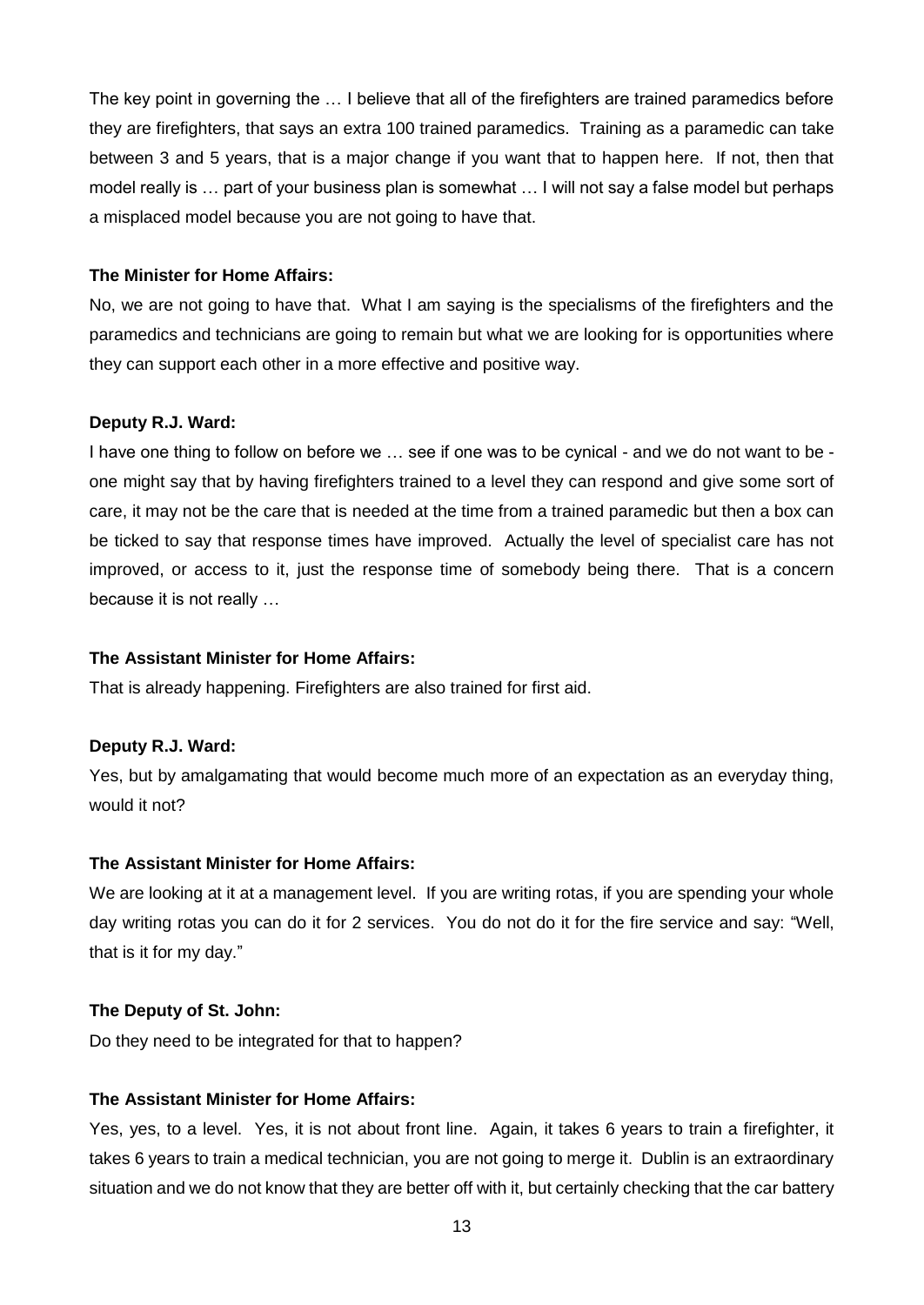is charged and that your vehicle is ready to go, you do not need to be part of one service or the other to do that.

### **The Deputy of St. John:**

No, that is correct.

### **The Assistant Minister for Home Affairs:**

There are a lot of synergies.

### **The Connétable of St. Helier:**

Can I come in for a moment? We have heard evidence that the ambulance service was in a relatively good place before this process started and, to coin a phrase, we are puzzled to know what is broken that you are trying to fix.

### **The Assistant Minister for Home Affairs:**

There is a good example there. In terms of efficiencies we have not had a problem. Our services have performed admirably. To say that the ambulance service is in a good place, if you had gone and visited them you would not say that. It is a horrible building, it was temporary 40 years ago.

#### **The Connétable of St. Helier:**

I do not mean that …

### **The Assistant Minister for Home Affairs:**

No, it is half of it. They needed a new control centre so we have offered them a new integrated control centre and this is going extremely well. They need a new location. If we can look at the new location for both the fire service and the ambulance service they can get an extremely good, very well located building. So co-locating them …

#### **The Connétable of St. Helier:**

We are talking not so much about where they operate from but the fact that the ambulance is a mobile hospital effectively and when people call for an ambulance after the obvious triage is done at the control room, they do not really want a fire officer turning up, they want a trained medical professional on their doorstep surely.

### **The Assistant Minister for Home Affairs:**

That is after triage. The triage may have said: "Well, we can send somebody who is not a medical technician to that particular emergency."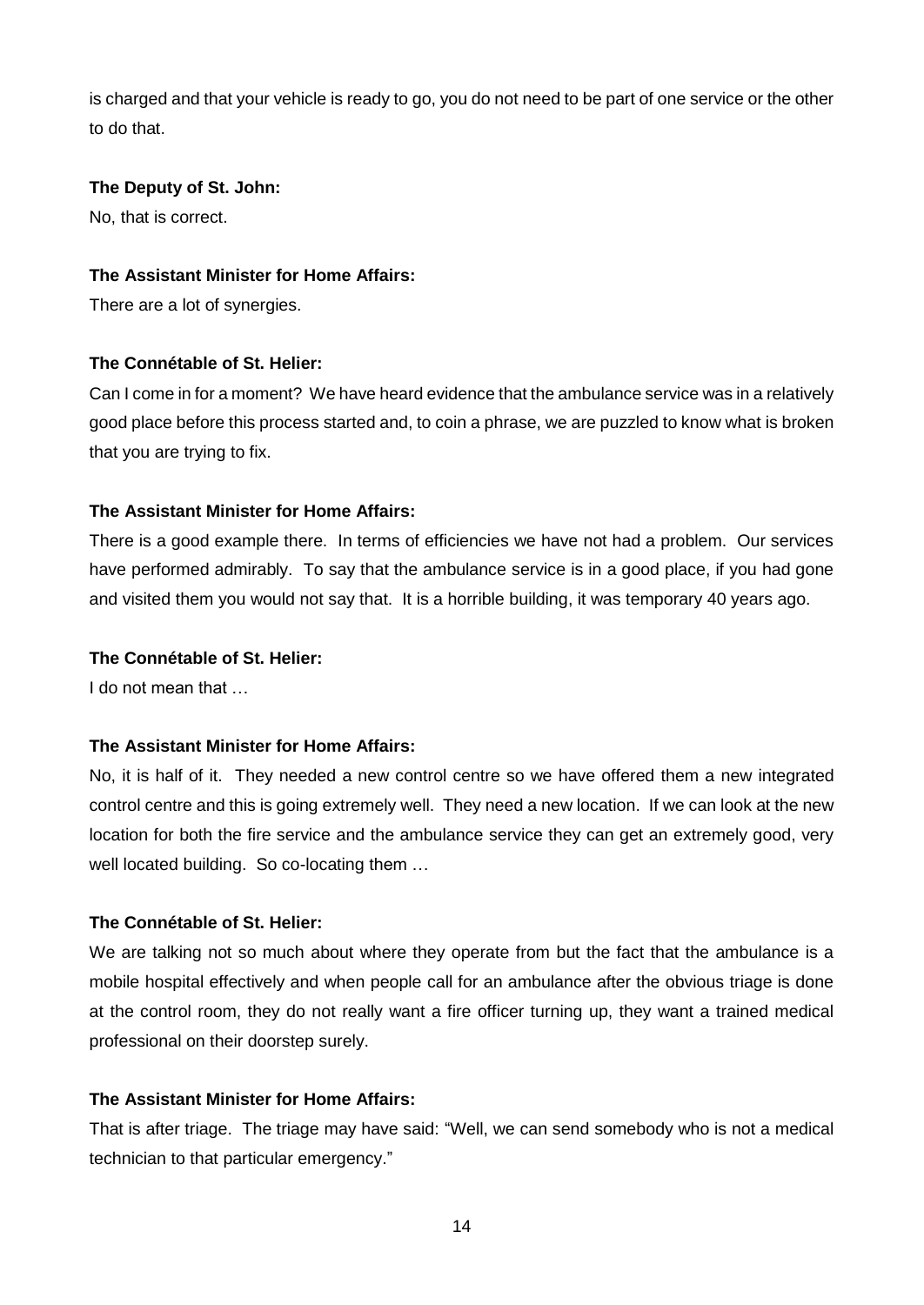#### **The Deputy of St. John:**

Let me take the example … I am actually agreeing with an awful lot of what you are saying in terms of shared services, you know using the same mechanics, using the operational building, using the same …

### **The Assistant Minister for Home Affairs:**

The I.T., the ambulance was cut down, the fire services are complaining that their I.T. is not up to scratch, that when they are sent to a location they cannot tell what services are available, that the address is right, that it is up-to-date.

### **The Minister for Home Affairs:**

No access to patient records.

### **The Deputy of St. John:**

So we have an example in Lincolnshire which Lincolnshire have provided joint accommodation for police, fire and ambulance but the caveat is that although they share the services they remain separate in relation to their own speciality. Now, there is no reason that we should not share facilities but why do they need to be integrated in a service that is not a baseline medical service and where will we get governance from in relation to the delivery of medical care?

[10:30]

### **Deputy R.J. Ward:**

Medical governance is a concern.

### **Director General, Justice and Home Affairs:**

A couple of things. Most of the fire emergency services in the U.K. now work closely with the ambulance service and co-respond and co-transport. So Lincolnshire is an example of how things can work, as indeed so is Dublin. Most forces in Lincolnshire … the ambulance association was talking very positively about how they work and co-respond and co-transport people. Because it does actually not just reduce performance times but does have a better medical outcome because they are getting people trained, firefighters in this case, for medical emergency quicker. I am sure everybody agrees that if we could do that in this Island that would be positive because people want to be treated and made well. The clinical governance is critical and I understand that. The move from ambulance into just Home Affairs is about maintaining, if not improving, the current clinical governance while looking at what other opportunities there are to foster new relationships with the emergency services, the other emergency services, and we are starting to do that. When we met the association yesterday I was able to talk about current clinical governance arrangements. They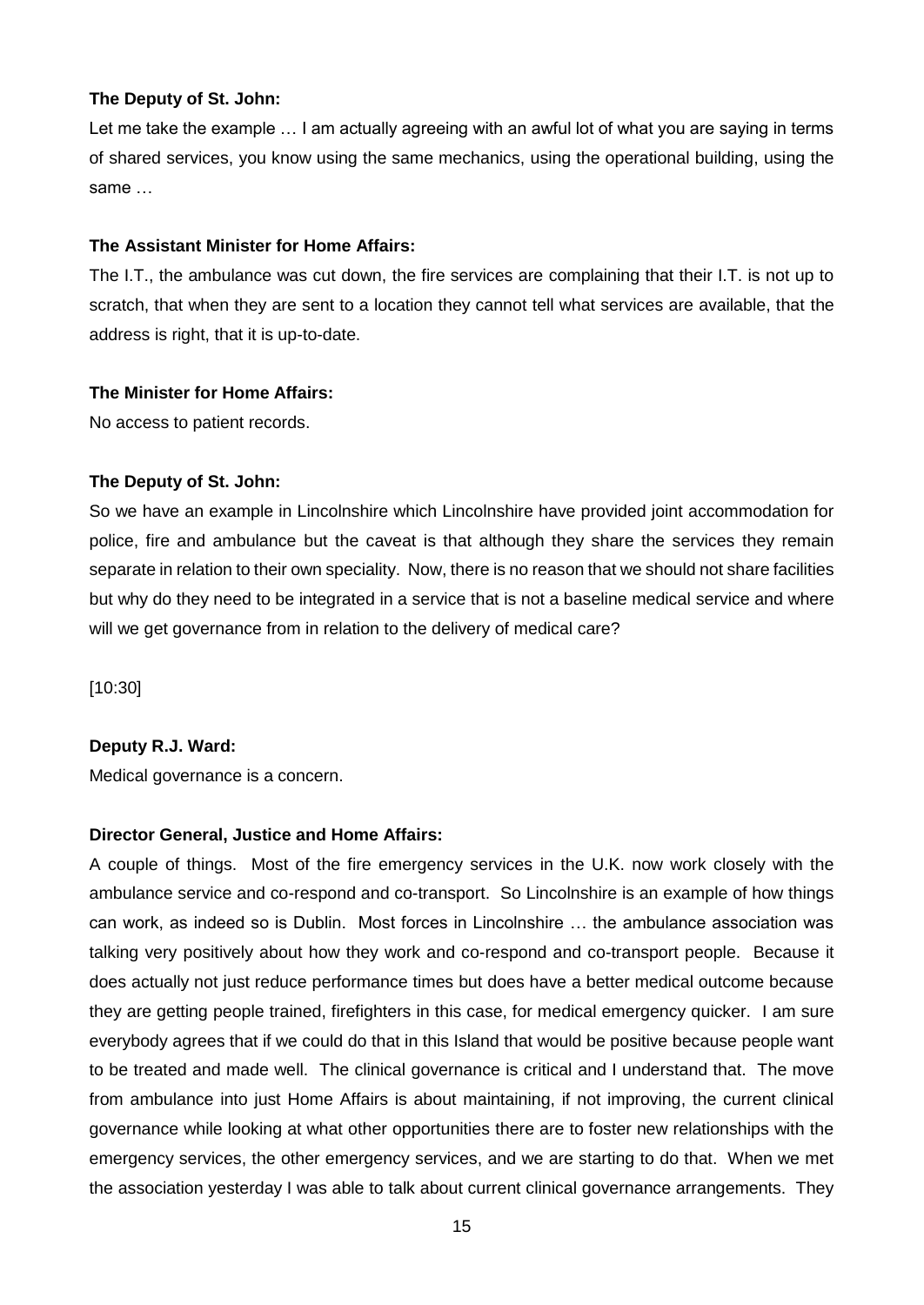are not being jeopardised at all, if anything they will be enhanced and we have had that reassurance from the Medical Director, Rob Sainsbury and from John McInerney. So we reassured the association yesterday that all the clinical governance arrangements are in place, whether it is laundry, whether it is hygiene cleaning, whether it is pharmaceuticals and the relationship with the Chief Pharmacist, all those arrangements are in place. It is not about what is not broken, it is how can we improve and enhance. As public servants I think it is really important we try and do that. So baseline keep as is, I think we could improve the clinical governance arrangements and health and community services, we are very much as one in relation to that. How can we then build and improve the service? So one of those could be co-responding and co-transporting.

#### **The Deputy of St. Peter:**

For the viewer this is quite a lot of … we have heard conversations have been going on all over the place about the current structure, what I would like to understand is the service delivery. The process, that flowed from when a 999 call is made to the call centre to triage and the decision to go out, because what is absolutely imperative is the right person or team must go for the right reason. Now, the concern is going to be that if it is deemed as the result of probably quite a frantic and a distraught call into 999 that an ambulance is sent out without somebody that has ultimately got first aid skills as opposed to … sorry, a fire crew go out with first aid skills as opposed to an ambulance going out with the paramedic skills, which are 2 totally different skills, it is like a bookkeeper to a chartered accountant, how is that going to work? I believe there is going to be some fear that the wrong person goes for the wrong reason, not through any fault of anybody but misunderstanding and communication that could affect the safety of the Island. As the Minister says, that is what is paramount. Can you explain that process to us and make sure that that will not be the case?

#### **Director General, Justice and Home Affairs:**

So first of all what may not be known or understood is in 2014, so 5 years ago, Jersey Fire and Rescue Service went off to the U.K. and got themselves trained to a high level in terms of medical emergencies. They then came back and the Jersey Ambulance Service did some more training with a group of firefighters. Then an M.O.U. (Memorandum of Understanding) was signed - way before my time and the Minister's as well - 5 years ago between the 2 services about co-responding. That was done 5 years ago and I appreciate that may be new to you. Wherever you look in relation to where there is co-responding, first and foremost if there is an ambulance available, an ambulance always will be sent. When we looked to refresh our current situation, because we need to look at the M.O.U. and make sure it is fit for purpose and how it has been used or not, first and foremost an ambulance is always sent. If an ambulance is not available, which does happen on the Island, because you will be familiar with limited resource we have in terms of the scale, then what could happen is - and what does happen in other places - a fire crew will be sent who have been trained to use a defibrillator and to a level of medical care, and at the same time an ambulance resource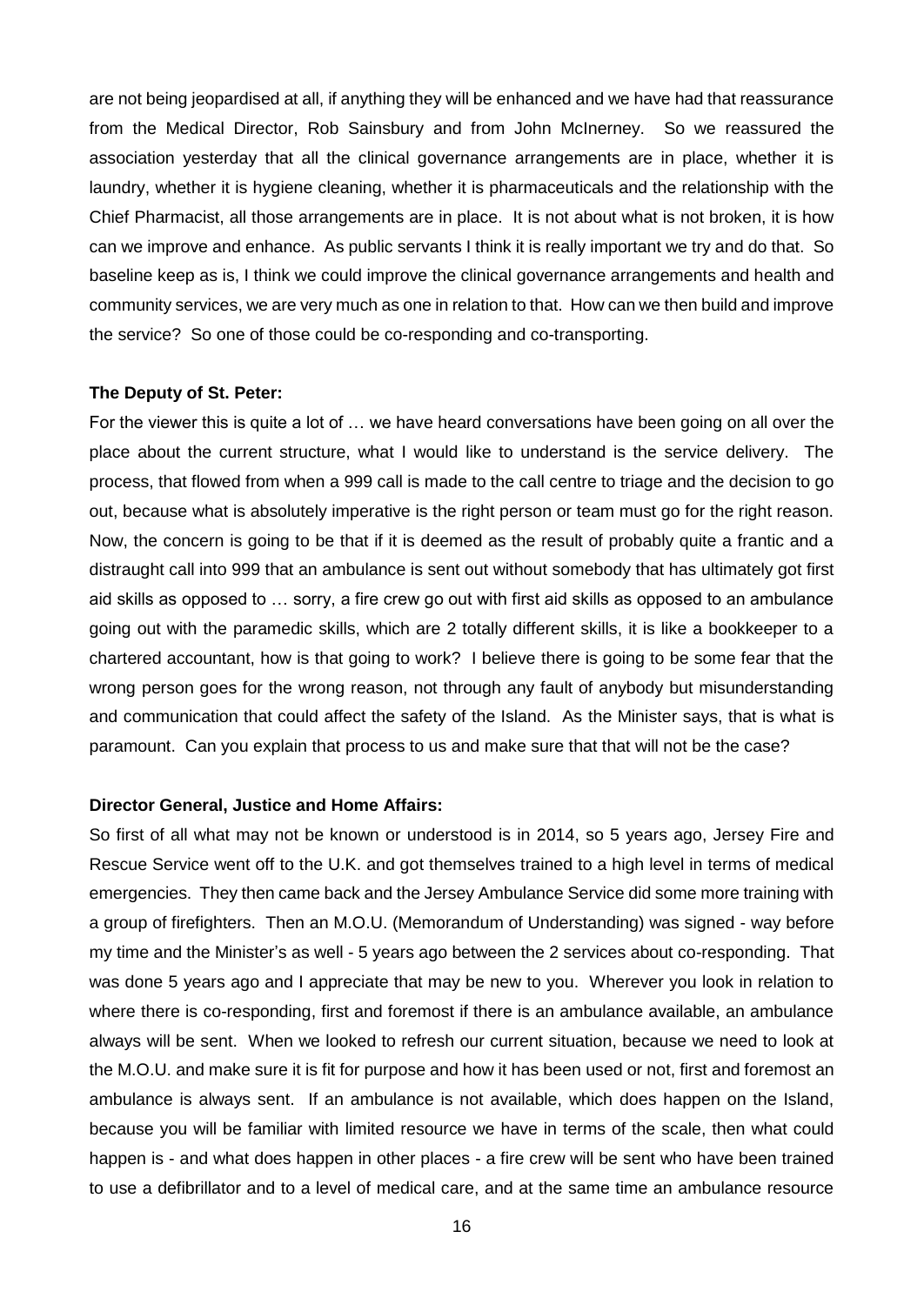will be despatched when they become available, if they are tied up. So the member of the public who requires some medical intervention will get a uniformed service arrive with a level of medical intervention, as opposed to nobody turning up until the ambulance crew comes free. The evidence in the U.K. is that that does generate a better medical outcome because the ambulance will come but it will arrive later. Does that makes sense?

#### **The Deputy of St. Peter:**

I do understand that. The fear is that the triage in the call centre will say: "This person has got a dislocated eyelash, therefore you only need to send out somebody with first aid training as opposed to a full paramedic." Now, they could get there and find out that is not the case and the diagnosis is considerably worse, which has a time lag until the ambulance then can come along and that could risk health.

### **Director General, Justice and Home Affairs:**

Just to be really clear, clarity in terms of the M.O.U., an ambulance will always be sent but, of course, if it is not available

#### **The Deputy of St. Peter:**

Ambulance first regardless?

#### **Director General, Justice and Home Affairs:**

Yes, regardless. Absolutely, regardless of whether it is your example or something much more serious. That is quite clear, an ambulance is always first but, as we all know, there is 2 or 3 ambulances and if there is high demand they are not always available. If there is a delay and that person could benefit from a person with some medical training, that is better than nothing. But the ambulance will always deploy as well.

#### **Deputy R.J. Ward:**

To some extent that is a sort of emergency situation but if it becomes the norm, i.e. when these situations arise if the fire brigade can deal with it they can go and deal with it, does that not change the nature of the service itself? Does that not have some sort of risk linked to it because the clinical governance has changed from sending that mobile hospital as a matter of course to sending somebody who is trained to a certain level and may need the mobile hospital a bit later on. Could that not lengthen the time before the care is given?

#### **Director General, Justice and Home Affairs:**

I would not happen because there is a fairly clear arrangement that an ambulance will always be despatched to an ambulance call. The key question that I would suggest you need to ask is, is the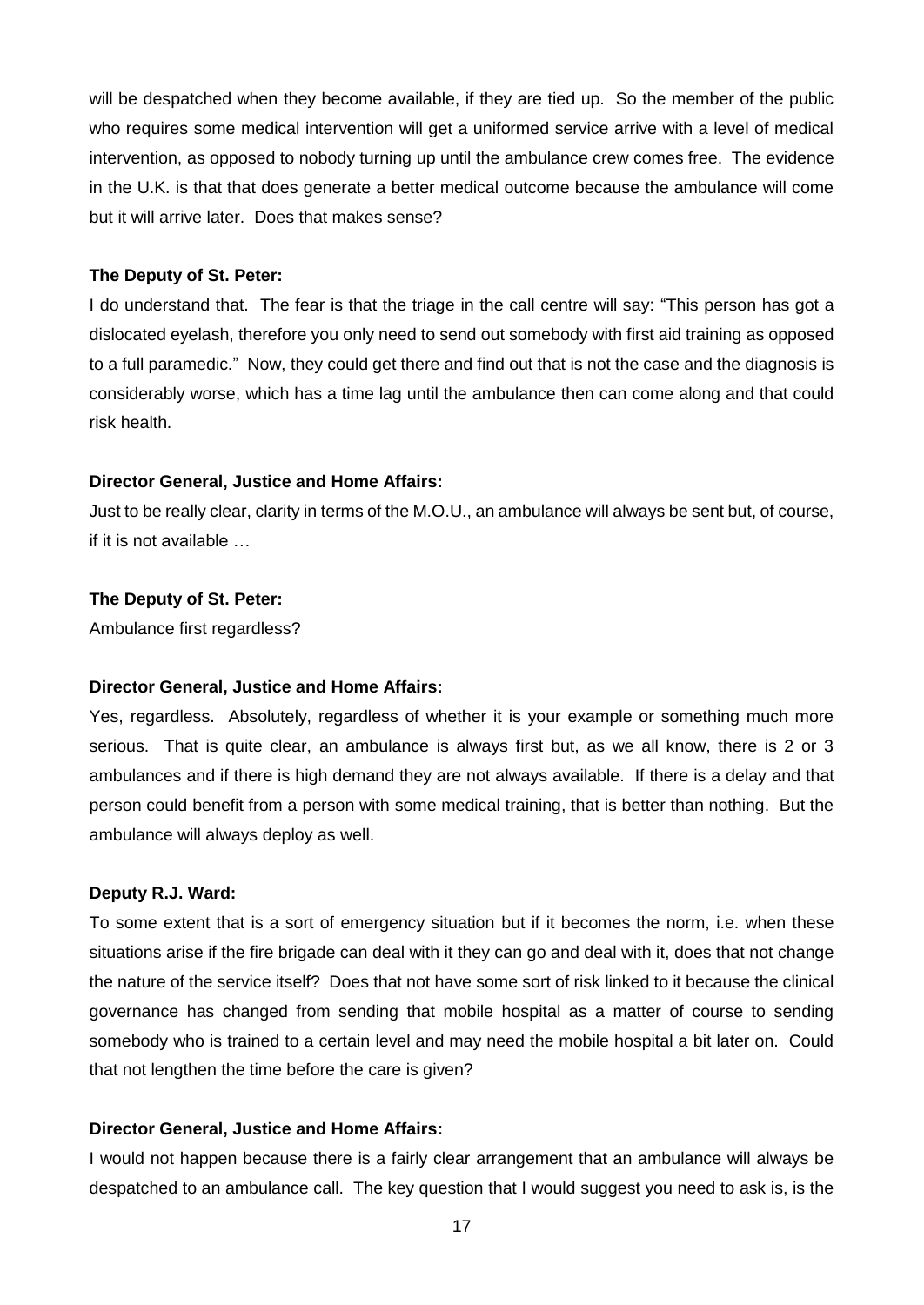ambulance always available as soon as that 999 call comes in. I think we all know because of demand and geography that they are not always immediately available.

### **Deputy R.J. Ward:**

Is the solution not to have more ambulances?

### **The Deputy of St. Peter:**

Can I ask a question on that one? You can obviously never have a situation where an ambulance is available 100 per cent of the time in every single eventuality, that is unrealistic. You would need more ambulances than people. However, is there a study being taken to make sure that there are enough ambulances to satisfy like 95, 99 per cent of circumstances so we can be reassured of that?

### **Director General, Justice and Home Affairs:**

Yes, and certainly that work has been done. We look at performance data and as part of the service review we are looking at that as well at the moment. You will often see an ambulance stationary at Bel Royal for example or somewhere else.

### **The Deputy of St. Peter:**

What is an acceptable level of service do you think for ambulances to be available for emergencies?

#### **Director General, Justice and Home Affairs:**

Well, there is target response times. I do not know off the top my head, I think it is ... I can get you them. There are set response times, 8 minutes for a red one which is the most critical medical emergency and then so on, and the same for fire.

### **The Deputy of St. Peter:**

I think we are very, very lucky over here with the response times for our ambulances.

### **Director General, Justice and Home Affairs:**

Absolutely, yes.

### **Deputy R.J. Ward:**

I think there is a really key point there, though, about those response times because if it is a red response, or it turns out to be when you arrive, and somebody has responded which is a firefighter, you can still say it has responded. So response times will go up if you get a firefighter. But again I go back to my point, it is not necessarily the right type of care and if we are sending more and more fire staff to cases as a matter of course, surely is that not a case that we need more ambulance staff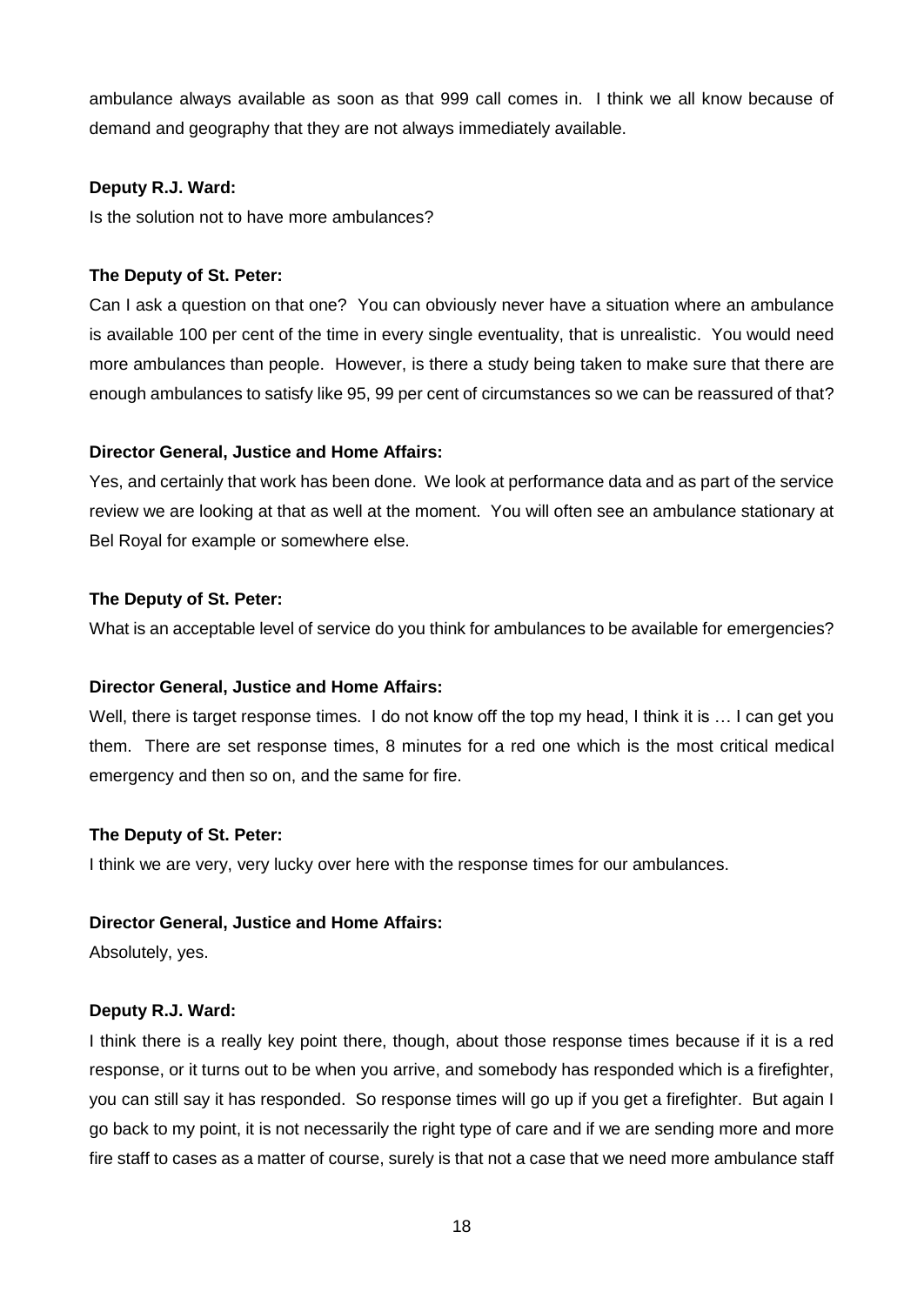and could this not be an excuse to not employ ambulances that we need because response times will look good?

#### **The Minister for Home Affairs:**

This is not about looking good, it is about providing the best possible service we can offer to the public. If we got to a situation where we found that ambulances were not available as regularly and as often as they were needed then we would have to reconsider the resources. The Director General stressed, and I think he said it twice, it is always an ambulance who will respond to a medical situation. If there is going to be a delay better to send someone who has significant medical knowledge rather than nobody at all until the ambulance can get there. That cannot be an unreasonable position. It is not about making the ambulance service look better because of response times or the department looking better or the Minister looking better, it is a matter of providing the services that the Island needs, expects and deserves.

### **The Deputy of St. John:**

We are getting very wrapped up in this. I wonder if we should cut to the chase and ask how much we are going to save? What are the financial implications going to be?

#### **The Minister for Home Affairs:**

I have stressed a number of times in the States with questions in the States, with statements I have made in the States, it is not about saving money, it is about providing a better service, the best service that we can, for the right amount of money. If we need to spend more money you will not find me hanging about and not asking for it because I will be. We have to provide that service. As I said earlier, the whole of the Government Plan, the whole of the structure of the Island in many ways, depends on having an excellent emergency service provision. That is what we have to make sure of, because if we do not have that a lot of the way we spend our lives goes. It has to be a great place to live, a safe place to live, work and visit and if it is not then our economy goes down the drain as well.

### **Deputy R.J. Ward:**

So we can say that the £1.3 million of cuts in the last 3 years have ended now and we can look forward to those not happening any more and maintaining or even improving the level of funding for our emergency services?

### **The Minister for Home Affairs:**

Yes, I will say that because I take no responsibility - well, I must take some because I was in the States, a lot of us were, but I did not have the direct responsibility for the last Medium Financial Plan which did take money out of the frontline services. There is no question about that. I give credit to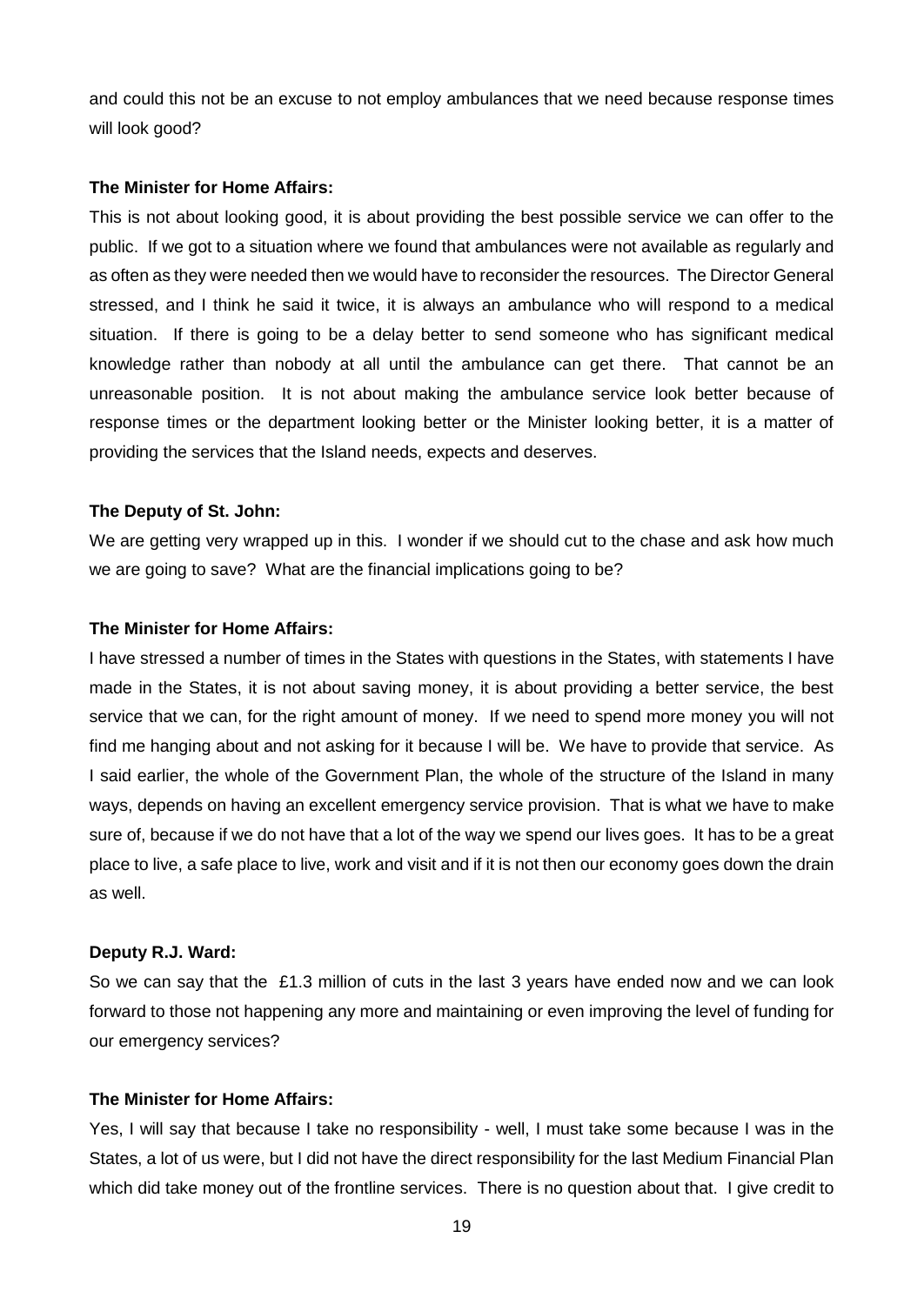them, their management and the staff, the frontline staff who did amazingly … when you think of the last survey that was done, particularly I am thinking of the police one the other day, people feel safer on the streets now than they did 3 or 4 years ago. I think that is great. Despite all the difficulties we know the police have had, they have responded and they have done things in a different way and the public have been reassured. I pay great tribute to them. I pay tribute to the fire service, ambulance service and indeed the border force as well, the customs and immigration. When you see the fire we had in Charing Cross next to the town hall a couple of weeks ago, the response was amazing. The result was amazing. No one hurt, no other building expect the one where the fire started damaged. We had, I think it was, 3 fire appliances plus another there, everyone who was on duty was down there. It was not a huge fire but it was a difficult one to deal with. But the guys who were off duty, and the on call guys, came in to the fire station to back up in case there was another incident. You know, these guys are first class.

#### **Deputy R.J. Ward:**

I know we have asked a lot on this but there was a couple of really important questions that need to be asked with regard to this increased role of the fire service in perhaps responding to medical emergencies. Would there be any insurance implications for fire and rescue staff because they go into another field? Paramedics are very highly trained and have specific insurance for what they do and we have heard how well they work together in a particular team and have a sixth sense for what is going on because they are so skilled, will there be any insurance implications for fire staff?

#### **Director General, Justice and Home Affairs:**

So part of the service review we are doing at the moment will look at the implications of things like refresher training, insurance but I will go back to the fact that 5 years ago they were trained and the ambulance service trained them, and the M.O.U. signed around joint co-responding. We are reviewing that, we are looking at whether the insurance was dealt with then or not. I would be surprised if it was not but the service review will drill down into all that.

#### **Deputy R.J. Ward:**

First aid and that sort of training get deskilled very quickly so have they been reskilled in those 5 years?

#### **Director General, Justice and Home Affairs:**

I have asked the question how often is the refresher training. Going back of the question from Deputy Pointon, there may be increased costs because we may be looking at greater training implications here. That is fine if, as the Minister said, it delivers a better service to Islanders.

#### **The Minister for Home Affairs:**

20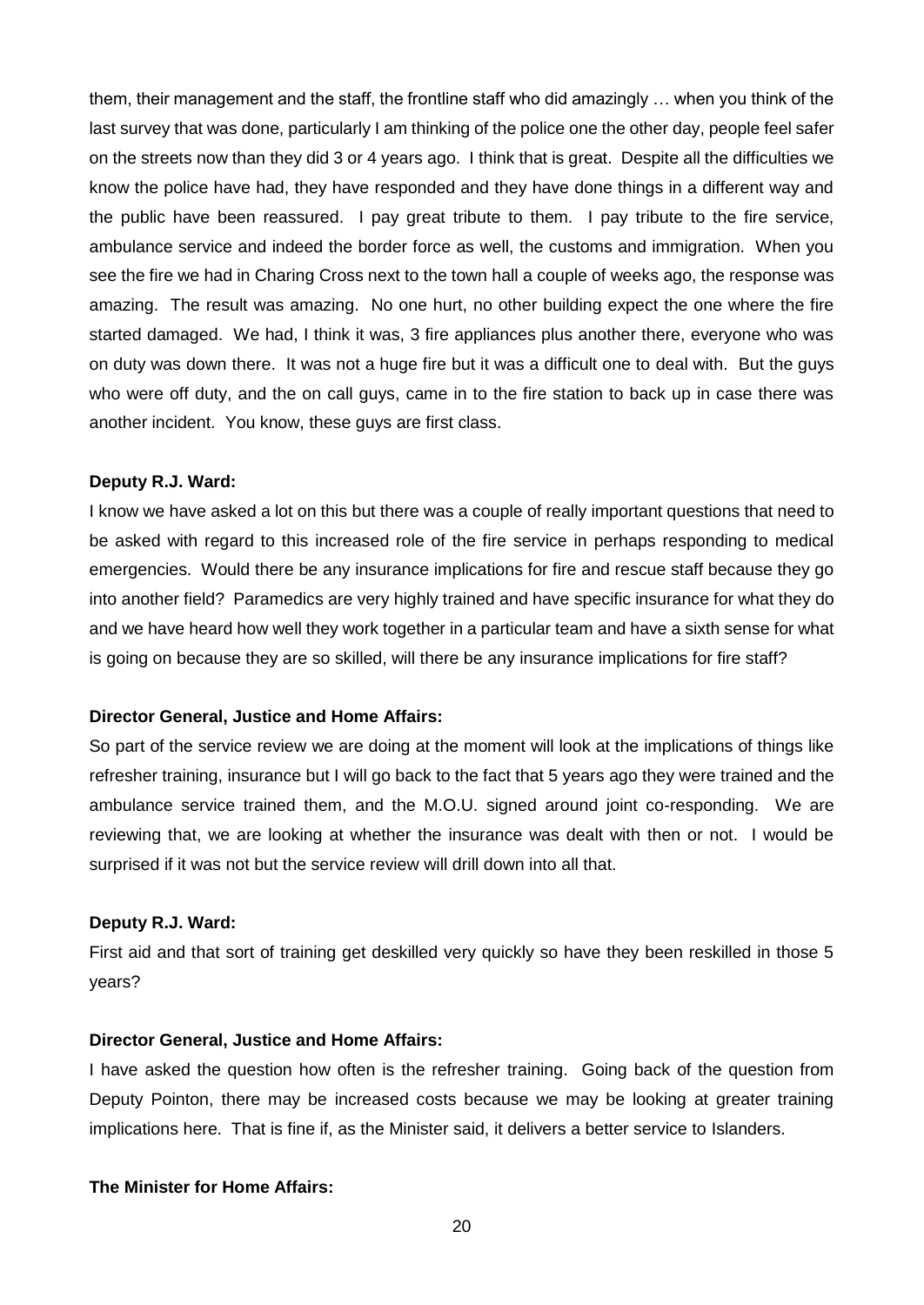I cannot go into detail but it is a bit more than first aid that the firefighters provide. They are fully trained first responders and trained by the ambulance service.

### **Deputy R.J. Ward:**

I am emphasising the point about the level of skills that need to maintained as well.

### **The Minister for Home Affairs:**

Absolutely.

# **The Deputy of St. Peter:**

On the insurance one, which is what I got involved with with damages law that went through whenever it was, a couple of months ago, what could happen - and I hear exactly what you are saying, ambulance goes first - in a situation where there is not an ambulance that goes first then somebody with - I am not maligning the skills - the lesser skills, a level of skills, goes there and through no fault of that person he goes along to do something that he is not skilled to do and makes a mistake, then we have a suing situation, the damages law, that comes in. I would just like to know that that has been fed into insurances within the Island, that we are covered for that because that is an eventuality and I know we are maxed out on that.

# **The Assistant Minister for Home Affairs:**

This is nothing new. If you have a car crash anybody can arrive first, sometimes the police arrive first and if there is somebody who needs C.P.R. (cardiopulmonary resuscitation) they are going to do it. If the fire service …

### **Deputy R.J. Ward:**

Yes, but if we formalise the service in a court of law …

[10:45]

### **The Assistant Minister for Home Affairs:**

That has been the case for years. It has been formalised.

# **The Deputy of St. Peter:**

What is new is the realisation that we are totally underinsured and I want to make sure that is not a situation going forwards.

# **Director General, Justice:**

That is noted and as part of the review we are looking at that issue.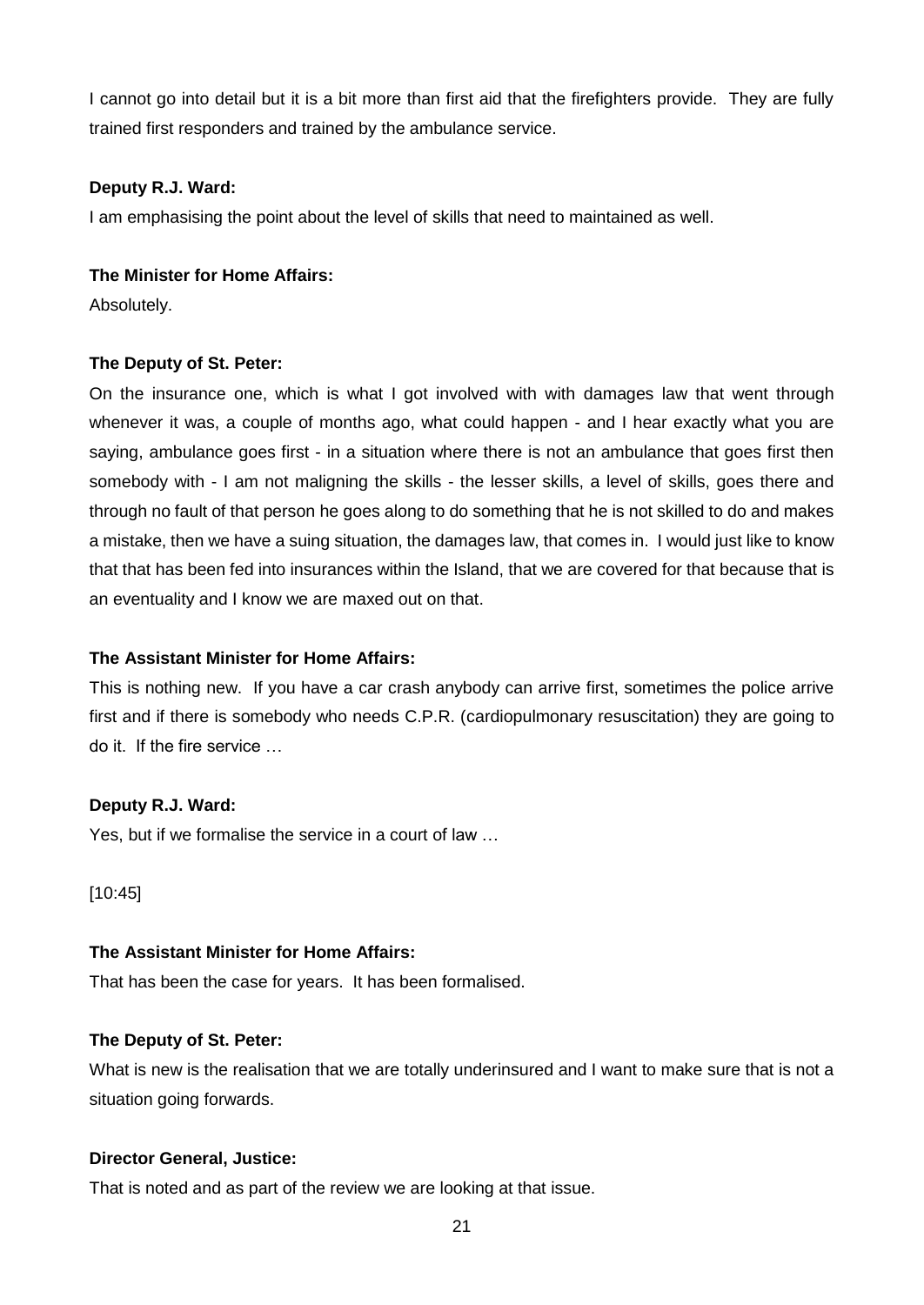#### **The Connétable of St. Helier:**

We have been talking about resources, particularly the ambulance service, and obviously this whole matter relates to police numbers, which is a matter of great public interest. There have been a number of media reports about a sense in the Island that there are not enough police officers available. I think one ex-officer said that the new operating model leads to occasions when the whole Island is covered by as few as 4 officers on a shift. Then on 26th March we had a major concern about speeding around the Island and of course a lot of the speeding concerns are not around daytime when it is difficult to speed anyway but in the small hours, which is a time when not many officers are available and you have the racers doing the rounds of parishes. I quote from a St. Helier resident who says even when the police headquarters was on Rouge Bouillon there was a lot of speeding on the Ring Road at night and, I quote: "If the police cannot be bothered policing it is not really up to the poor honoraries to do it for them." St. Ouen's Chef de Police said the parish had sought help from the States Police to stop speeding at its worst in the early hours of the morning but it had found support limited. This is a quote: "They are not interested and say it is a parish problem." This is not the Chef de Police, this is a resident saying this. "This should be addressed by the Honorary Police" according to the police. He said the honoraries do not have the manpower or the resources. I think this is the concern that - this does not happen with ambulance of course because there is not a voluntary sector that can do the work - because we have the Honorary Police and we are very proud of what they do and to pick up the Minister's example, they were down at York Street helping out with the fire when that took place a few weeks ago. We have the Honorary Police and I think there is a feeling not just in St. Helier but across the Island that they are being called upon to do core duties which should be being performed by trained officers, particularly, as I said, attending to something like speeding in the small hours when you are not really going to get the Honorary Police out of the bed, they have to go to work in the morning, you want a police shift contingent to be dealing with that sort of problem.

#### **The Assistant Minister for Home Affairs:**

I would just like to answer about volunteers. Of course the fire services have their volunteers and we have central ambulance which also … interestingly the 3 services have a volunteer side. As to that, I understand that there has been a bid in the next year's budget for an additional 10 police officers which we are supporting.

#### **The Connétable of St. Helier:**

That is very good to hear.

#### **The Assistant Minister for Home Affairs:**

Which I hope you will be supporting when it comes to the Assembly.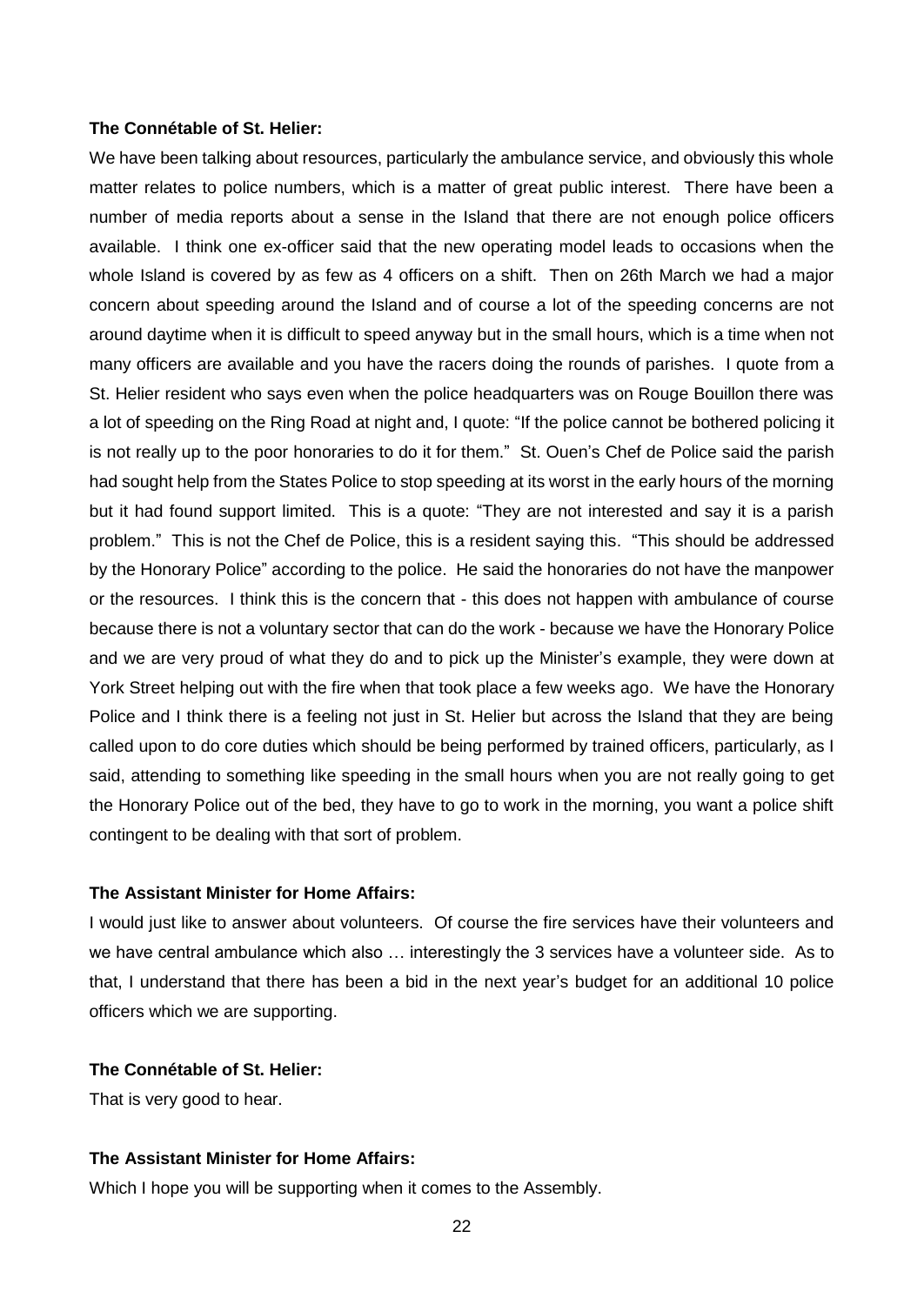### **The Connétable of St. Helier:**

I think just to pick up the honorary point, I accept there are voluntary or third sector arms of all the services that we do on the Island, which is a great thing but what we are not seeing is - and that is for historical reasons - public statements that try to push the responsibility of certain core functions of the police on to that voluntary service. You will never hear the ambulance service saying that St. John's Ambulance should be doing more work, should be recruiting better, but we are hearing that, including from the Minister, about the honoraries should be recruiting more. Of course, we all know the difficulties the Honorary Police face in recruitment.

#### **The Minister for Home Affairs:**

I do not think I said we should be recruiting more, what I said was I do not think we should blame the States of Jersey Police for our difficulties in recruiting, which is something totally different. I am also surprised to hear that someone has been told that the States of Jersey Police do not want to do speed checks, because they do do speed checks. I saw one the other night doing a speed check on St. Clement's Coast Road and I am sure if I had gone around to other parishes I would have found … in fact, a week or 2 ago there was an absolute blitz on speeding. Speeding problems are not exclusive to St. Helier. When I say "problems", some are problems, some are perceived problems because some of our narrow roads have a 30 mile an hour limit, if you have a car travelling at 30 miles an hour it can seem like 40, 50 or 60 because you are very close to it. I would be surprised if the States of Jersey Police have said they are not going to carry out speed checks or not help to support the parishes when there are issues. If that is the case, I think I need to ask about it. I would just like a little more evidence of this thing being said because I do see States of Jersey Police out doing speed checks in my parish. Fortunately I have not been caught in one yet, probably because I behave myself when I am driving.

#### **The Connétable of St. Helier:**

Speeding is just one example. I could give another example, I know that a lot of the resources of the police are tied up with the evening economy, particularly at the weekends. A lot of residents in urban areas, not necessarily St. Helier but any urban area, will suffer from anti-social behaviour in a street. Even something like a noisy party. If there is a noisy party at 2 in the morning, which happens, and disturbs hundreds of people, people do ring up the States of Jersey Police and they are told that there are not resources to deal with that. I think that is the kind of job … again, is it fair to ask the Honorary Police to go and break up a noisy party when that really should still be seen as a core function of the States of Jersey Police.

#### **The Minister for Home Affairs:**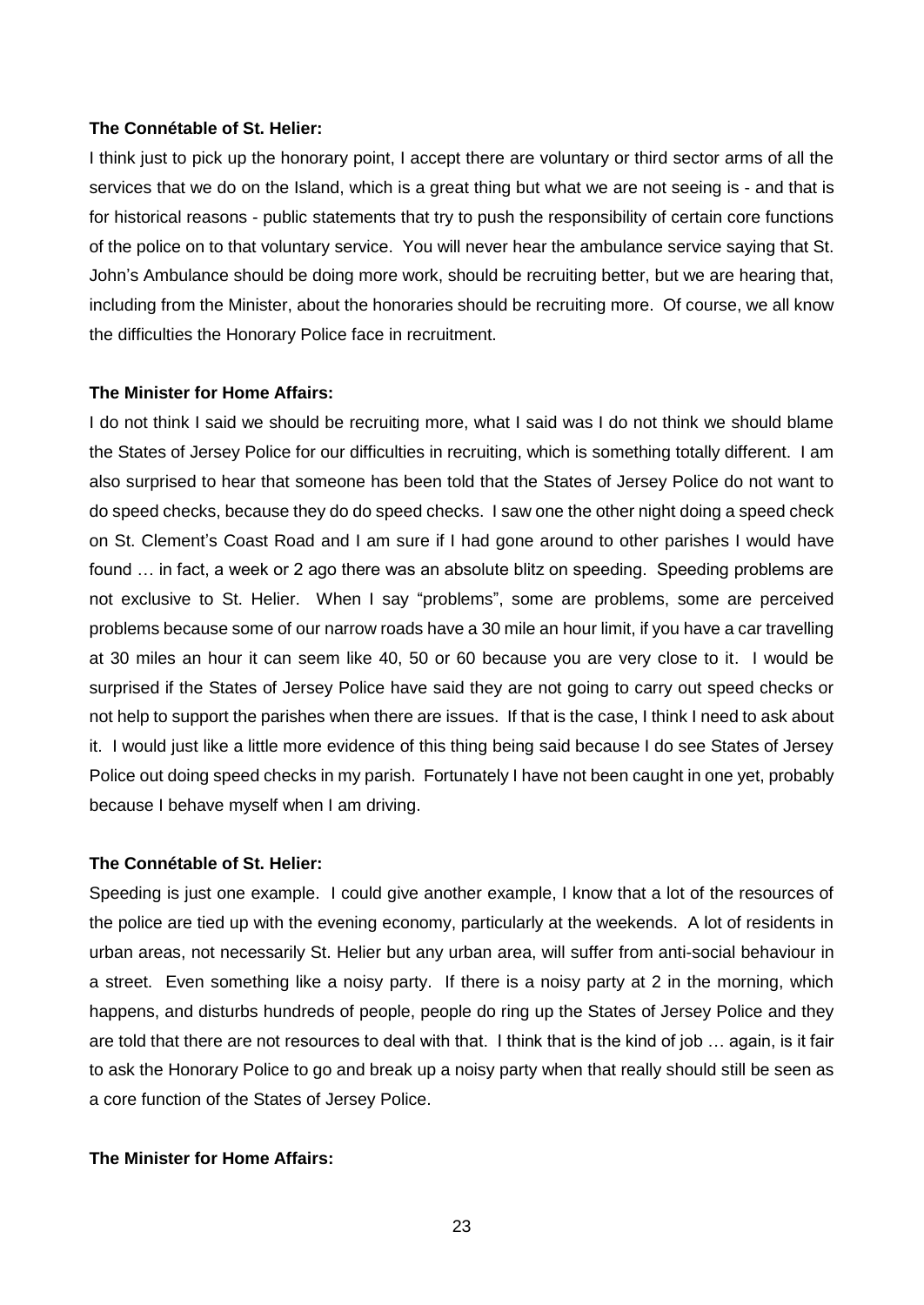It is a function of the States of Jersey Police but it also is a function, let us be honest, of the Honorary Police as well. They are sworn police officers and have exactly the powers, in some cases more powers, than the professional police. It is my understanding that if the duty Centenier wishes not to be disturbed after 12 o'clock that is perfectly acceptable by the States of Jersey Police, he notifies them and they operate accordingly. If they do not have the resources to deal with a noisy party from time to time … it has to be accepted occasionally that could happen because you do not know what else is going on in other places in the Island. The community model, if you like, is something that is very close to the heart of the senior management team in the States of Jersey Police and the Jersey Police Authority and that is why they have made a robust bid for 10 new officers to help support the community policing model. That is why the Assistant Minister and I are supporting that bid and hopefully we will achieve that. It might help the sort of situation that you are talking about. You also spoke that there were occasions when - I think you said - there were 4 policemen available. There could be - I cannot talk about operational matters - an occasion where there are 4 officers on the beat, either in a car or walking around town. At 3.00 or 4.00 a.m. on a Wednesday morning, how many police officers do you need walking around town? You have to be realistic. You know as well as I do that on a Friday night in town between 10.00 p.m. and 2.00 or 3.00 in the morning you need a bit more than that and there are more than that. So the resources are deployed depending on the need at that particular time. Julian, as a former police officer, might want to add something.

#### **Director General, Justice and Home Affairs:**

My comment will be that they are intelligence led so they will get feedback from other States departments or other government departments in the community and so in relation to speeding they will deploy their speed checks - and you are right, they still do speeding checks and they train the honoraries in speeding - and they will deploy where the demand is. Speeding is always ... in my 30-odd years in policing dog mess, litter and speeding are the 3 things that will always come up in parish meetings. It is difficult to avoid because it does impact on individuals who live close to the road. I am confident that the police absolutely have an intelligence-led approach and do do speeding checks.

#### **The Connétable of St. Helier:**

That is interesting and I was going to come on to litter because it may seem like a relatively minor thing but it is another thing, as you just said, that really concerns the public. There is a huge financial burden on the parishes and on the States in terms of dealing with litter and now we are getting more concerned about our effect on the wider climate. Clearly there is a wider impact on the global community if our Island produces, for example, lots of cigarette butts that are being washed into the sea. Certainly my team, in the past … you know, if we could have support from the States of Jersey Police, for example, to actually stop people who litter, it may sound like a very minor thing, but when did a States of Jersey Police officer last stop somebody throwing away a cigarette in the street. That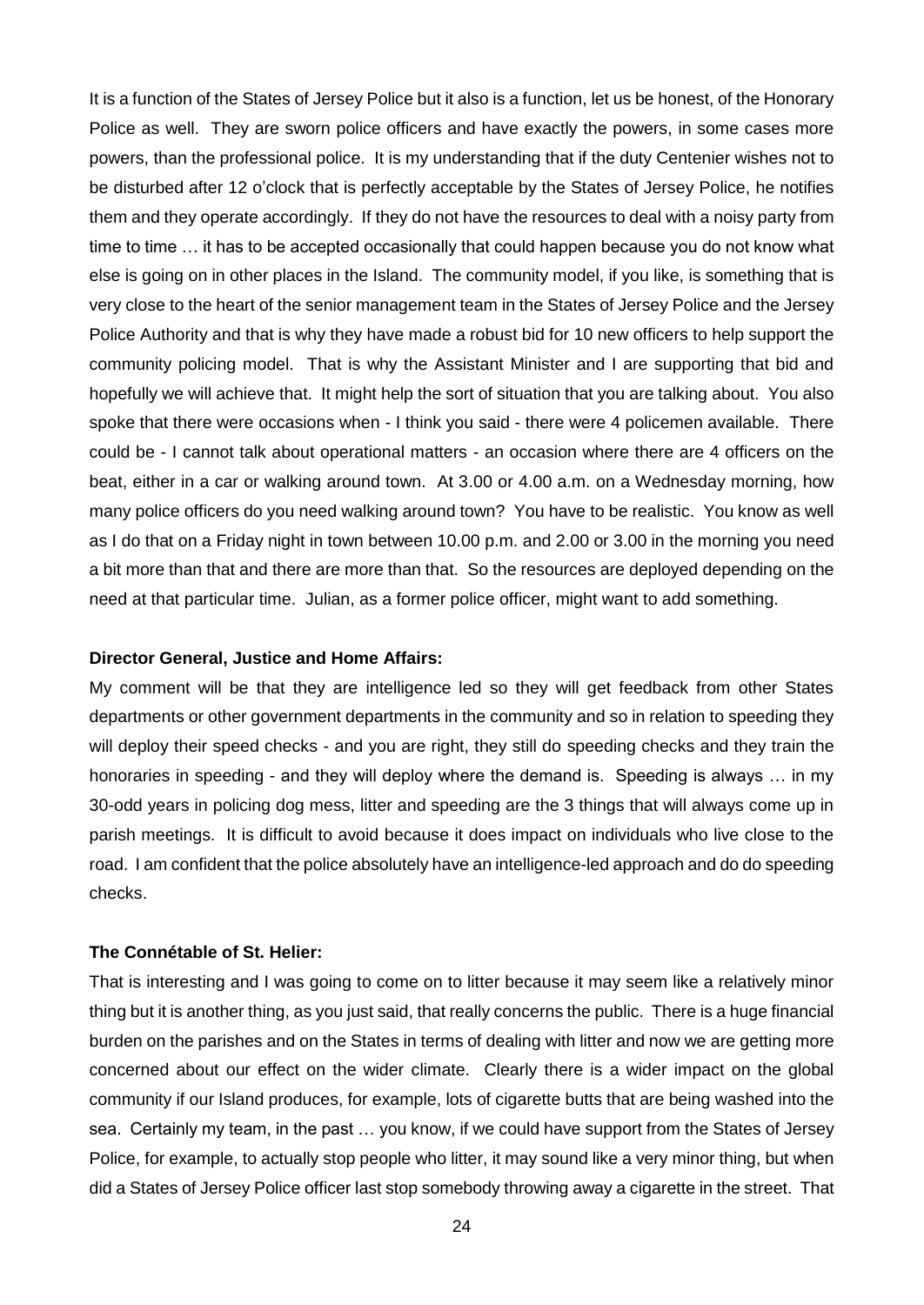would send a very powerful message that littering is not acceptable. I know there are some countries where you will get prosecuted if you do that. Is that something the force would be willing to take on board?

### **Director General, Justice and Home Affairs:**

I had a similar question in the previous government by this panel in relation to exactly that. My response then and remains now is that I would like to think where police officers do see people littering right in front of them they should absolutely deal with it and they can deal with it. But fundamentally in terms of broader resources trying to deal with what is a societal problem in terms of discarding litter, whether it is cigarette butts or plastics or anything, that is a much bigger issue. When the police are dealing with child abuse, domestic abuse, vulnerable old people, mental health issues, as well as anti-social behaviour and violence then my response is the Island I am sure would want their professional paid police to deal with those really challenging issues and hope collectively with the Honorary Police and society we ...

### **The Connétable of St. Helier:**

Yes, but there is a counterargument, certainly in New York had a horrendous crime rate and the then Mayor of New York started tackling small things like …

### **Director General, Justice and Home Affairs:**

Yes, zero tolerance, yes.

### **The Connétable of St. Helier:**

I think the kind of person who litters, the kind of person who rides a bicycle dangerously through St. Helier, is also going to be a person who drives dangerously and who knows what else. It does seem to me that even if it was once a year that the States of Jersey Police would join with the Honorary Police and have a campaign against litter, for example, or other perceived minor problems they would have a much bigger payback.

### **The Minister for Home Affairs:**

I do not know if you recall but this actually did happen probably a couple of years ago where the Honorary Police effectively attempted to have a purge on littering and dog fouling. The problem is when a policeman is around or even when there are people around, people pick up their dog mess and they do not drop their litter. That is part of the problem, it is catching them in the act.

### **Deputy R.J. Ward:**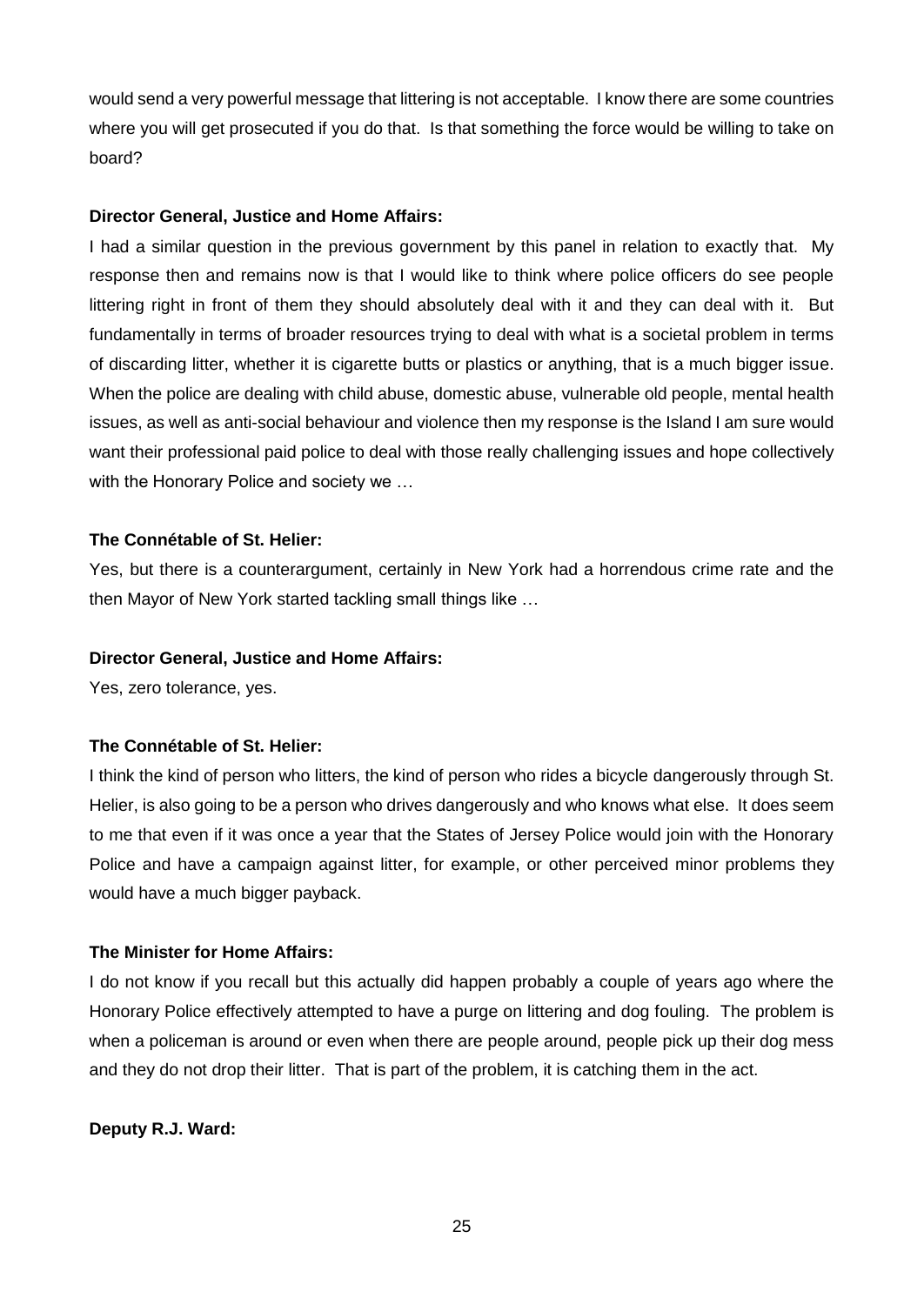Can I just ask, the bottom line really being you say there is another 10 police officers bid for, over the last 10 years police numbers have gone from 245 to 190 despite a population increase of 10,000. Do you believe there are enough police officers to do the job?

#### **The Minister for Home Affairs:**

It seems to be. The level of crime keeps going down. There was a slight blip last year but in the first 2 or 3 months of this year we have seen a further decrease in overall crime. As I mentioned earlier, the survey that the States do regularly show increased confidence in safety and police responses, which is good and a great credit to them and to the Honorary Police. The style of policing has changed, a lot of it now is about cybercrime and this sort of thing and financial crime, which does not require bobbies out on the beat. The eyes and ears of the police have changed over the last couple of decades with C.C.T.V. (closed circuit television) covering most of the town so they are able to respond to particular incidents rather than go around looking for issues. As I said, we can all make a judgment that we should have 220, 240, 190 but the reality is it is the professionals at the coalface in the Jersey Police Authority who have to come to me and then I have to come to you to make a robust business case of the numbers and the sort of numbers that they want. We have 190 current police officers but a lot of investigation work is done by civilians working in the financial crime unit and so on. We must not get too fixated by numbers, it is what they are achieving. I think it is 24 crimes per 1,000 people in Jersey compared to 80-odd in the United Kingdom. I know we are talking about 2 different jurisdictions but it does give you some idea of the level of …

#### **The Deputy of St. John:**

One of the things that you have offered in the past to save police time has been the introduction of smarter mobile devices. This is a remark from a police officer: "Smarter mobile devices do not substitute for pastoral policing." In other words, face-to-face contact with a police officer on a fairly regularly basis is very important in terms of maintaining a relationship on the one hand but also the effectiveness of the police force.

#### **The Minister for Home Affairs:**

Yes, and that is why the Constables are very keen on the community policing model where police officers are seen from time to time in the parishes, around the estates and so on, but not just the States of Jersey Police, the Honorary Police as well. The States of Jersey Police also go to schools and youth clubs to develop relationships in that way and, indeed, the Honorary Police do as well. I do not disagree with that. We are talking about 2 different things with the tablets and the way that they can do these things. It means they can be out a lot more, they are not having to come back when they have had an incident to write up reports and so on, they can still be out there talking to the public.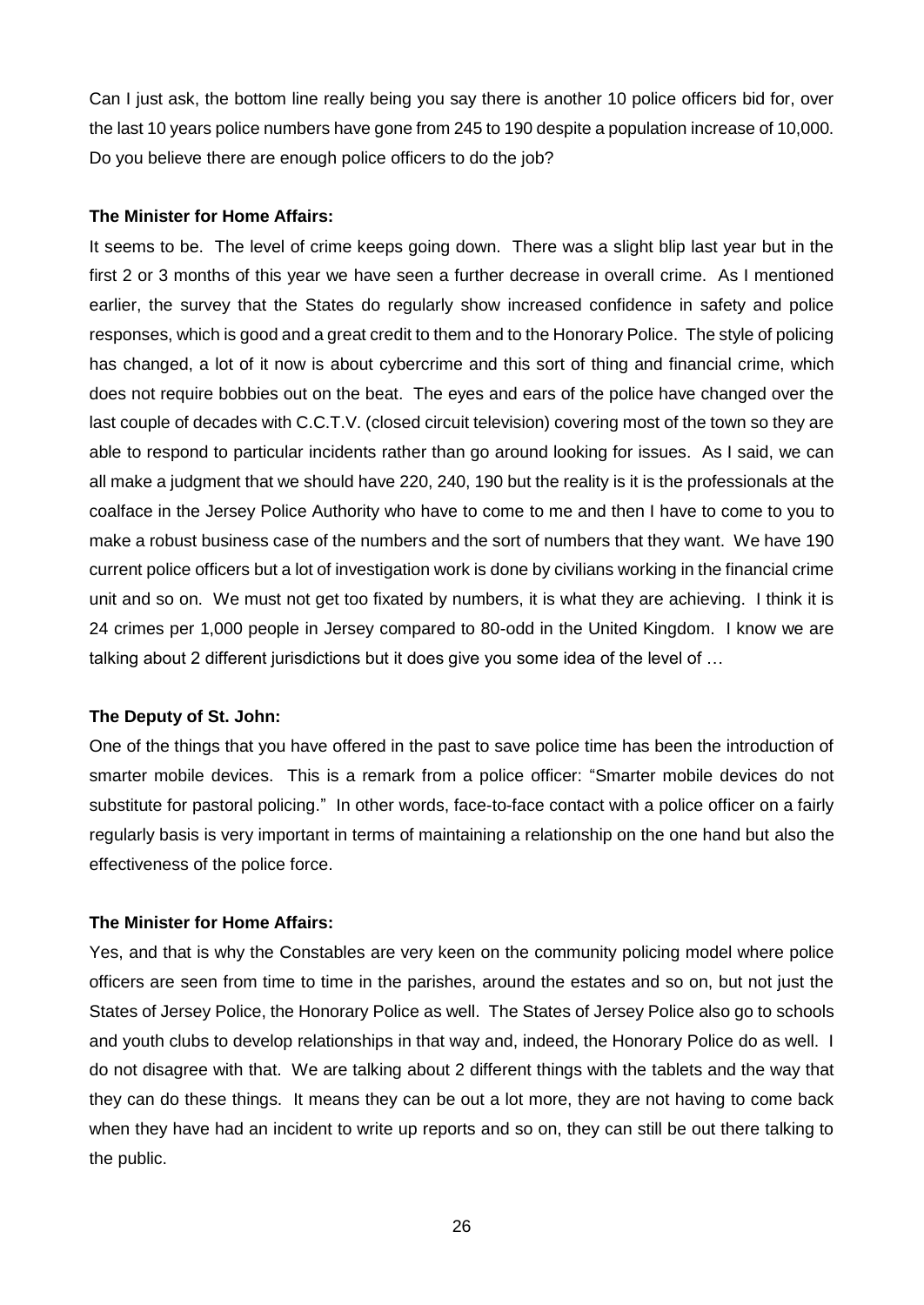# [11:00]

### **Director General, Justice and Home Affairs:**

It has been proven they are spending more time out and about and less time at the station. When I first came here in July 2017, staff were having to go back to the station every time to write a report, get on the computer, now they are staying out. Therefore they are doing contrary to that quote. They are able to be doing face-to-face interaction with members of the public with the device, so that has been proven and it is much better that way.

### **Deputy R.J. Ward:**

Are there any specific areas that you think might need to be targeted with more face-to-face police? Particularly the youth areas in St. Helier and other urban areas, Les Quennevais and so on, where there are specific groups, for whatever reason, that may need intervention and that intervention early on, let us be frank, is going to save not only the discomfort and the unhappiness that was created from certain behaviours but an absolute fortune from the prison service in the long term. Do you have any plans to target those areas.

### **The Assistant Minister for Home Affairs:**

There is a massive plan for the whole criminal justice sector completely and to take care of youth justice.

### **Director General, Justice and Home Affairs:**

One of the main principles of the Justice and Home Affairs Department is early intervention and for exactly the reasons you describe. I was chatting to the police yesterday and Operation Porter that some of you may be familiar with over the last year, that is now embedded and is working very well with children and young people, the Educational Skills Department and the Home Affairs Department with the police and that is starting to identify people much earlier. As the Assistant Minister mentioned, a youth justice review has just come out and we are looking at that, what does that mean for the Island, changing the age of criminal responsibility, making youth courts more youth friendly, it is more a welfare issue for those people who get in trouble at a young age, not necessarily a criminal matter. We know the parish halls are integral to that as well. So there is a lot of focus in relation to early intervention and prevention.

#### **The Minister for Home Affairs:**

This is very much the focus of Project Horizon that the States of Jersey Police developed in the community system, which is about early intervention. As Julian said earlier, intelligence-led policing to try and stop crime before it happens rather than solve crime after it has happened.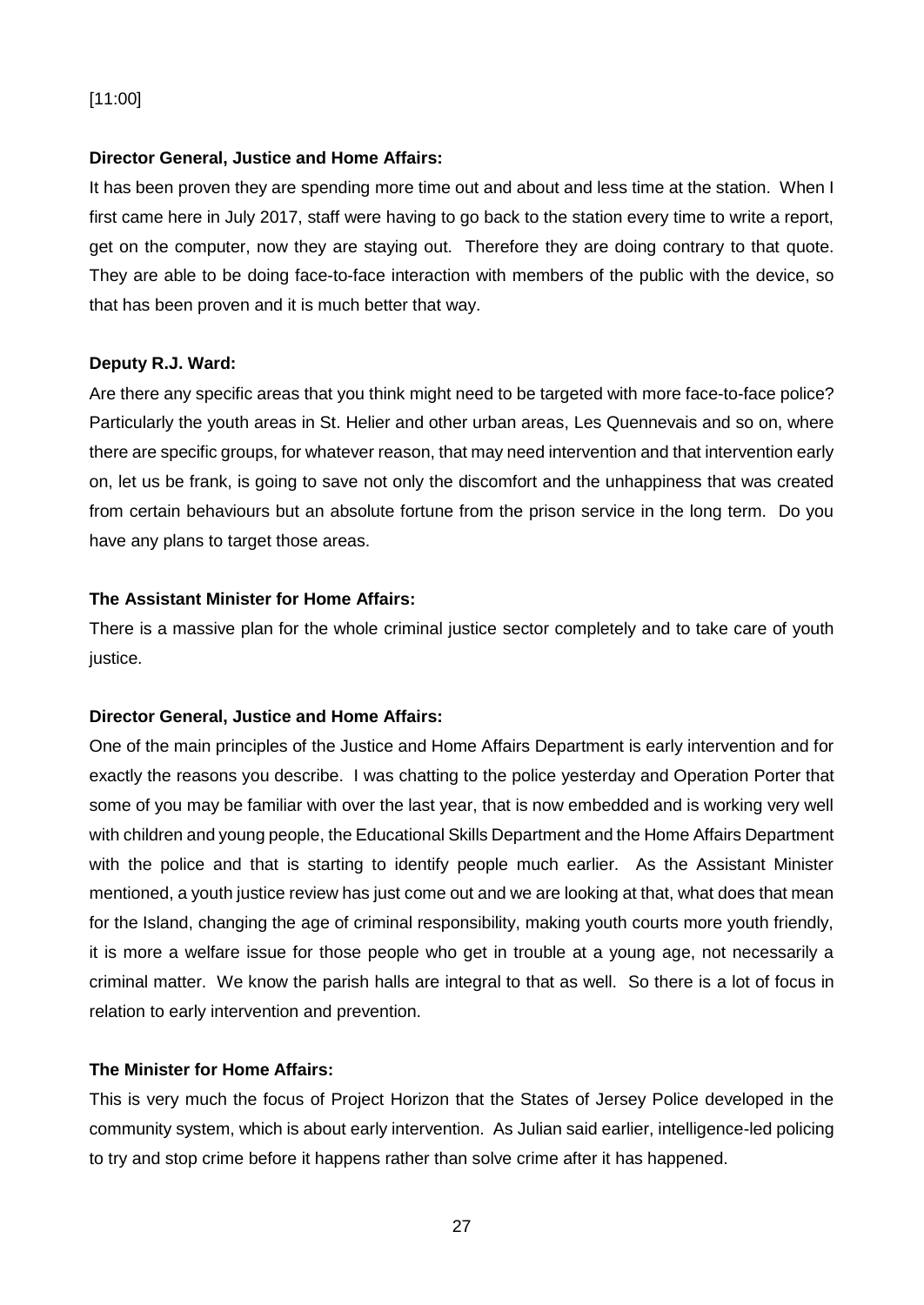### **The Deputy of St. John:**

Are we still sending Christmas cards to the repeat offenders?

### **Director General, Justice and Home Affairs:**

It is one of a number of tactics that we engage in.

### **The Connétable of St. Helier:**

Can I move to the joint control room? What feedback have you had, Minister, from frontline staff about the operation of it?

### **The Minister for Home Affairs:**

I am told it has been very effective and the staff are very happy, particularly the ones who have moved in from the old ambulance station think the facilities are much improved and staff are happy. If staff are happy then they are going to provide a better service, are they not?

### **The Connétable of St. Helier:**

Are you aware of any teething problems that needed addressing?

### **The Minister for Home Affairs:**

I am not aware of any but clearly you might be.

### **Director General, Justice and Home Affairs:**

There have been one or 2, as you would expect with any move. For example, we were there yesterday and a very small example that is important to staff around having access to a microwave and being able to get meals cooked quickly. That has been resolved now. So there are some minor teething issues but we are getting positive feedback and we have been to speak to the staff and the environment is a much better working environment for those staff who have moved.

### **Deputy R.J. Ward:**

A couple of things that perhaps we could cover quite quickly. From the last hearing, I think it was the last hearing, explaining the legislation of the C. and A.G. (Comptroller and Auditor General) recommendation on governance of the States of Jersey Police is likely to be brought forward by the end of the year. What progress has been made and what consultation has there been with the C. and A.G. in drafting the proposals?

### **The Minister for Home Affairs:**

Our policy officer has had meetings with the Comptroller and Auditor General to clarify everything and say how we are responding because, you know, the principle was and still is that we accept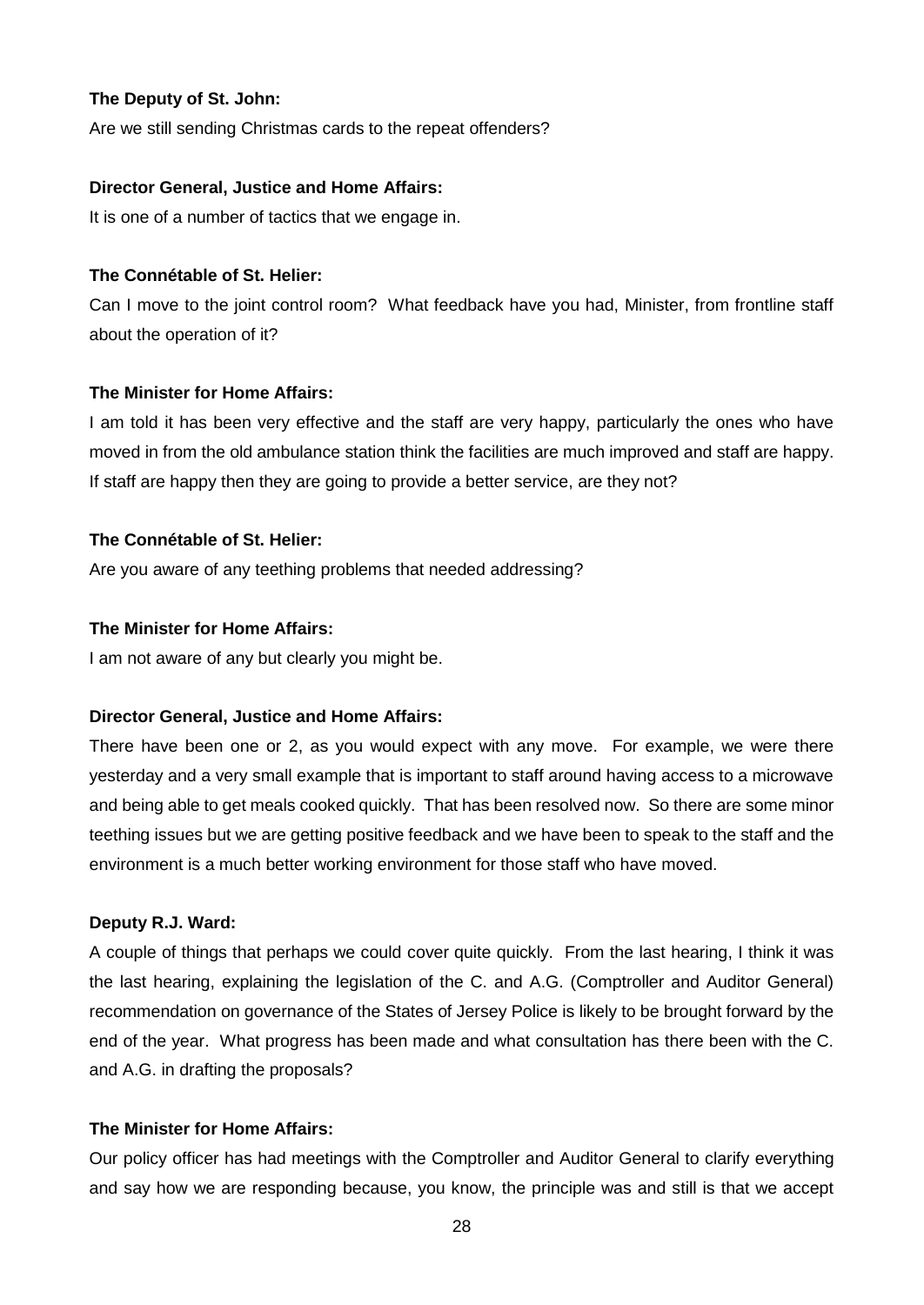totally all of the recommendations. A team is being put together, which I think will be ready by the end of the month, which will include officers from Home Affairs, from our policy unit, the police authority and the law officers to develop the recommendations for me for the legislation. Once those have been done and approved the amendments to the law will be drafted and lodged in the States.

### **Deputy R.J. Ward:**

One of the key points was to enhance the role of the police authority.

# **The Minister for Home Affairs:**

Absolutely.

# **Deputy R.J. Ward:**

You envisage that is not going to be a problem, that it will be …

# **The Minister for Home Affairs:**

No, the police authority are fully supported as I would expect and hope. The direct management line, thick black line, from the police chief to his line manager will be to the police authority and obviously to the Minister. There is no question about that.

### **Director General, Justice and Home Affairs:**

We have submitted a full and comprehensive response to that last week.

### **The Minister for Home Affairs:**

You have.

# **Director General, Justice and Home Affairs:**

Commenting on every recommendation.

# **The Connétable of St. Helier:**

Could I go briefly back to the fire service and the location? I have raised this matter before and in the States about the desperate need of more space for Rouge Bouillon primary school. When the States of Jersey Police relocated to their new premises I think the expectation was that there would be the opportunity to get some space and offer it to the primary school and possibly to the wider community as well. Instead what we appear to have seen, and it is only first impressions as you drive past, the blue signs have now changed to red and it would appear that the fire service has expanded into all that lovely extra space. Clearly I think the concern is that that may have happened as a short-term measure but it is really quite an urgent need to give the school more space. Are you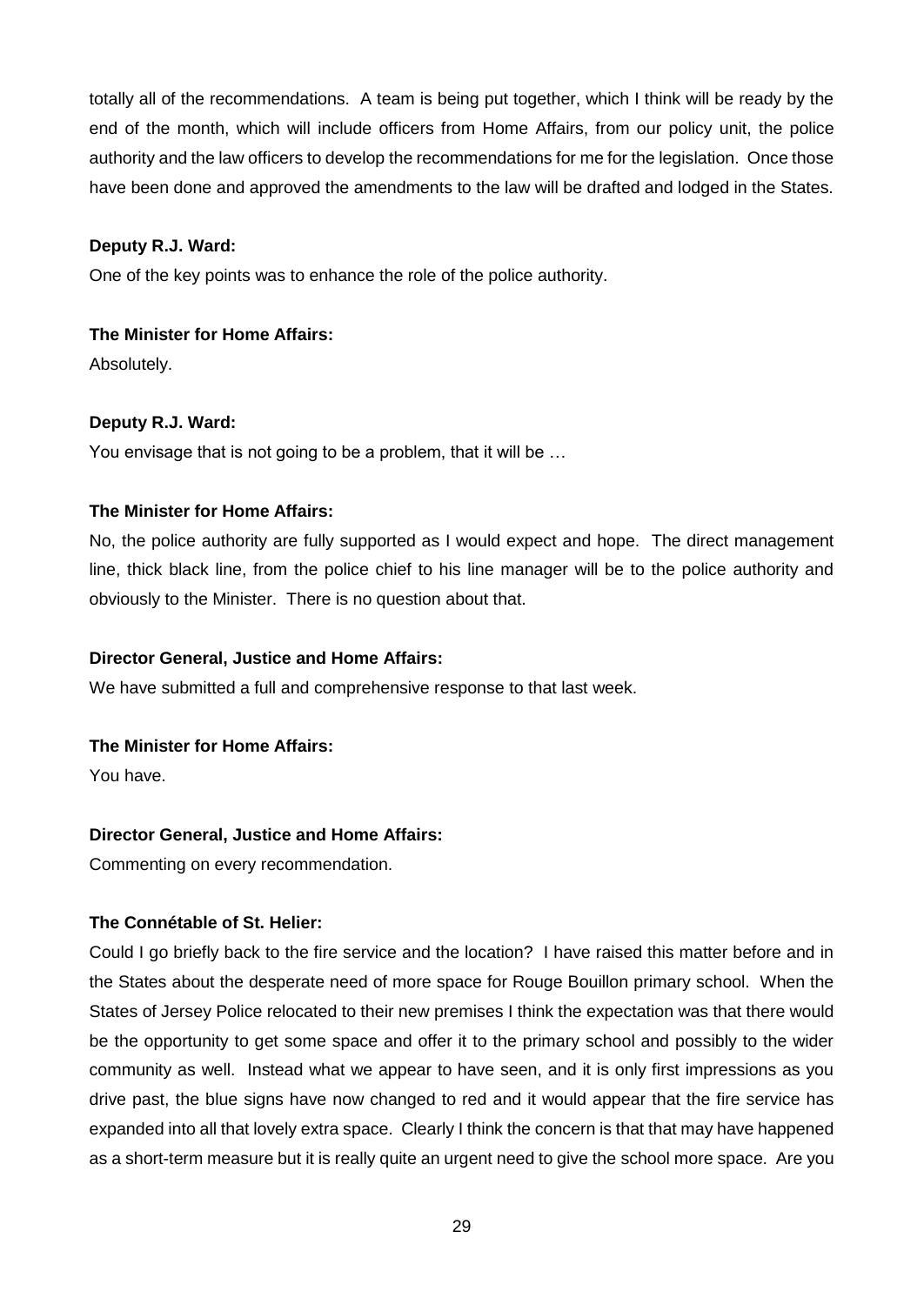aware of any steps to assist that? Is the fire service in its final location or are you looking at a new location for it?

### **The Minister for Home Affairs:**

We want a location for the fire service and the ambulance service which is a joint location ideally for the benefit of both of them. The Assistant Minister said earlier that conditions at the ambulance station in particular are not brilliant, and indeed even in the fire station are not good. The location, however, is pretty good. On the Ring Road, relatively easy access to most parts of the Island quite quickly. We do need to - and we have started work on it - understand exactly what our requirements are for the fire service and the ambulance service. I think they are going to find it difficult to find a better location than where they are. There are discussions that are going to have to be had between ourselves, the fire service, ambulance station and Education as to what the best resolution to this issue and this possible conflict between requirements is for the benefit of both Education and the Home Affairs services. If we are able to relocate, for example, the ambulance service from its current Rouge Bouillon site, it would release the ambulance site for other facilities, presumably housing or whatever. There is a debate, a discussion, to be had. It is very important that we move ahead with that. Julian, I think we are doing the research now?

### **Director General, Justice and Home Affairs:**

We are working up a business case at the moment, as the Minister said, in terms of what does the future joint co-location premises look like as well as looking at your concerns and also what is the Children, Young People and Educational Skills Department's strategy around primary schools and schools within St. Helier space. There is a number of key stakeholders clearly in the parish.

### **The Connétable of St. Helier:**

Is there a timetable for this? The school, I think, are at the stage of putting buckets under leaking ceilings and they simply do not have the play space that say a primary school in St. Martin has for the children. Many of them come from families that have far less access to space, both internally in their homes and externally. So there is a real critical need to solve the problems at Rouge Bouillon, what is the timetable for your review about co-locating the ambulance and fire service.

### **Director General, Justice and Home Affairs:**

Certainly we are talking about a number of weeks as opposed to months. Part of those next number of weeks will be full engagement with Director General Mark Rogers in relation to the Safer School Strategy, which will pick up those concerns as well.

### **The Minister for Home Affairs:**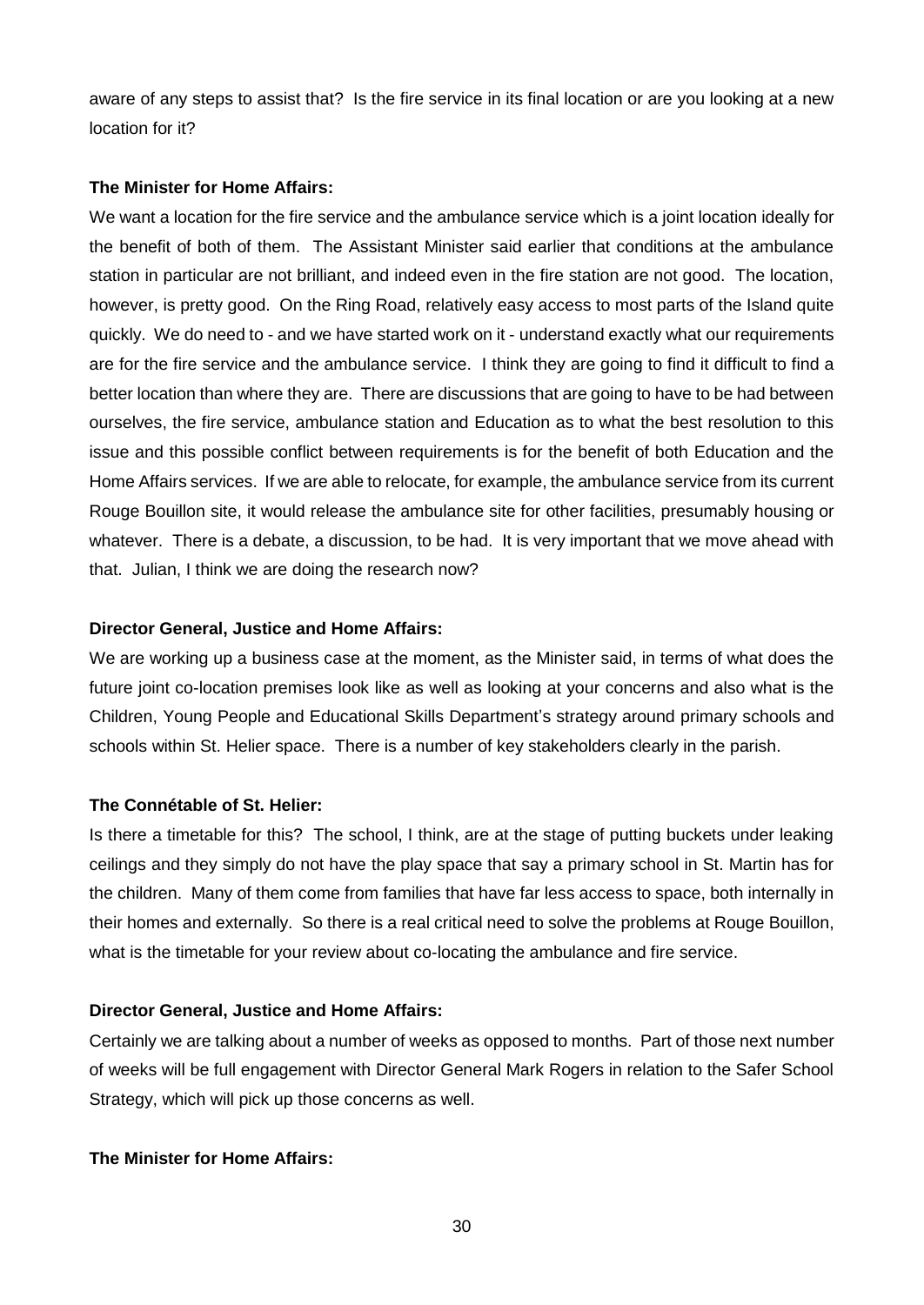I think that is important but it does concern me … I do not quite understand the correlation between a leaking roof in the current building and expanding it to another old building. I mean, if the roof is leaking it needs to be fixed whether they move or not.

### **The Connétable of St. Helier:**

That was just an example of how rundown the building is but I think the key point is a lack of space, the lack of access to open space and, indeed, the question mark about whether it is the best position for a primary school on the Ring Road and on a busy roundabout anyway.

### **The Minister for Home Affairs:**

Yes, because that school over the years has expanded tremendously. It is now, by a long way, our largest primary school. Whether it is appropriate for it to be there at all is something which Education needs to think about as well. But then again it is finding somewhere else, is it not?

### **Deputy R.J. Ward:**

I have got a question, Minister, about the Probation Board. In the last hearing your full membership was withdrawn. Can you update us on what type of membership yourself and the Assistant Minister have on the board?

### **The Minister for Home Affairs:**

I have invited, as has the Chief Minister, attendance. We are entitled to attend the Probation Board meetings.

### **Deputy R.J. Ward:**

What is the explanation for that change?

### **The Minister for Home Affairs:**

It was not a change, that has been the position since, I think, 1995 when politicians were members of the Probation Board.

#### **Deputy R.J. Ward:**

Perhaps what I am thinking is with the increased … with the current situation with probation it may have been sensible for you to be more involved there.

### **The Minister for Home Affairs:**

That is not in my gift. What is important is that we have a very good relationship, and the department has a very good relationship now with the probation board and the new Chief Probation Officer. I mean, he has expressed his views and we respect that. Also we are moving ahead quite positively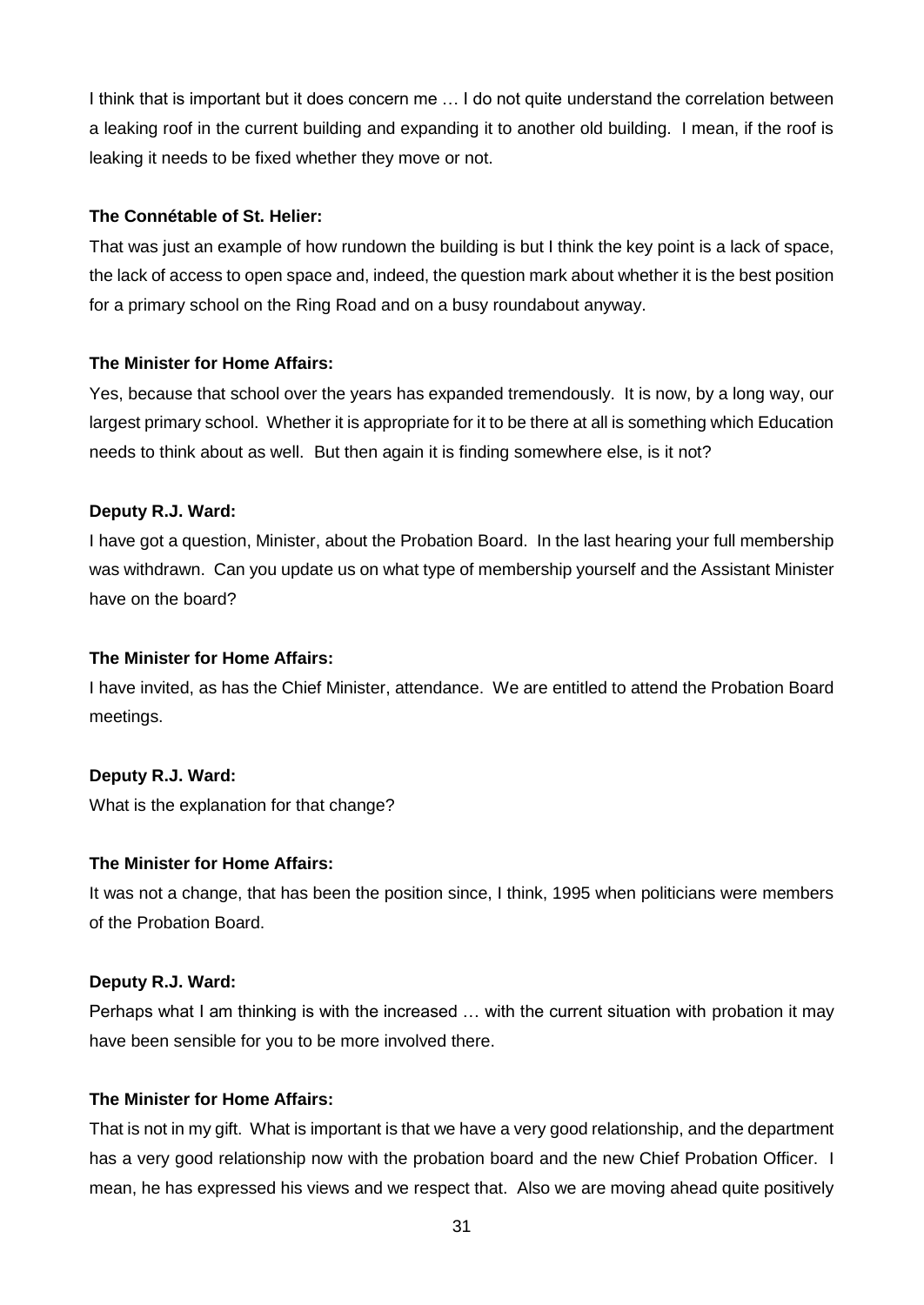with the independent review of the service and the possible integration, if you like, with the offender management team, in other words with the prison as well, what the relationship there could be. So the terms of reference for the review have been agreed with myself, the department and the Probation Board I understand and now we are looking to agree who should carry out that review. There are a couple of authorities that we are looking at. We are getting quite close to an agreement on that. It might be a combination of 2 authorities, to bring them in later this year possibly. Julian?

#### **Director General, Justice and Home Affairs:**

If not sooner, yes.

### **The Minister for Home Affairs:**

Yes, later this year.

### **Director General, Justice and Home Affairs:**

Sometime this year.

### **The Deputy of St. John:**

When you say 2 authorities, will they be authorities operating probation services or …?

### **The Minister for Home Affairs:**

They will be authorities which have probation services, yes.

### **The Deputy of St. John:**

Right, and then there will be authorities that have not outsourced their probation service.

#### **The Minister for Home Affairs:**

Absolutely correct. It will not be the United Kingdom.

### **The Deputy of St. John:**

Because the outsourced probation service in the United Kingdom is an absolute mess.

### **The Minister for Home Affairs:**

Well, England and Wales.

### **Director General, Justice and Home Affairs:**

We would agree with that, absolutely, which is why we are not …

### **The Minister for Home Affairs:**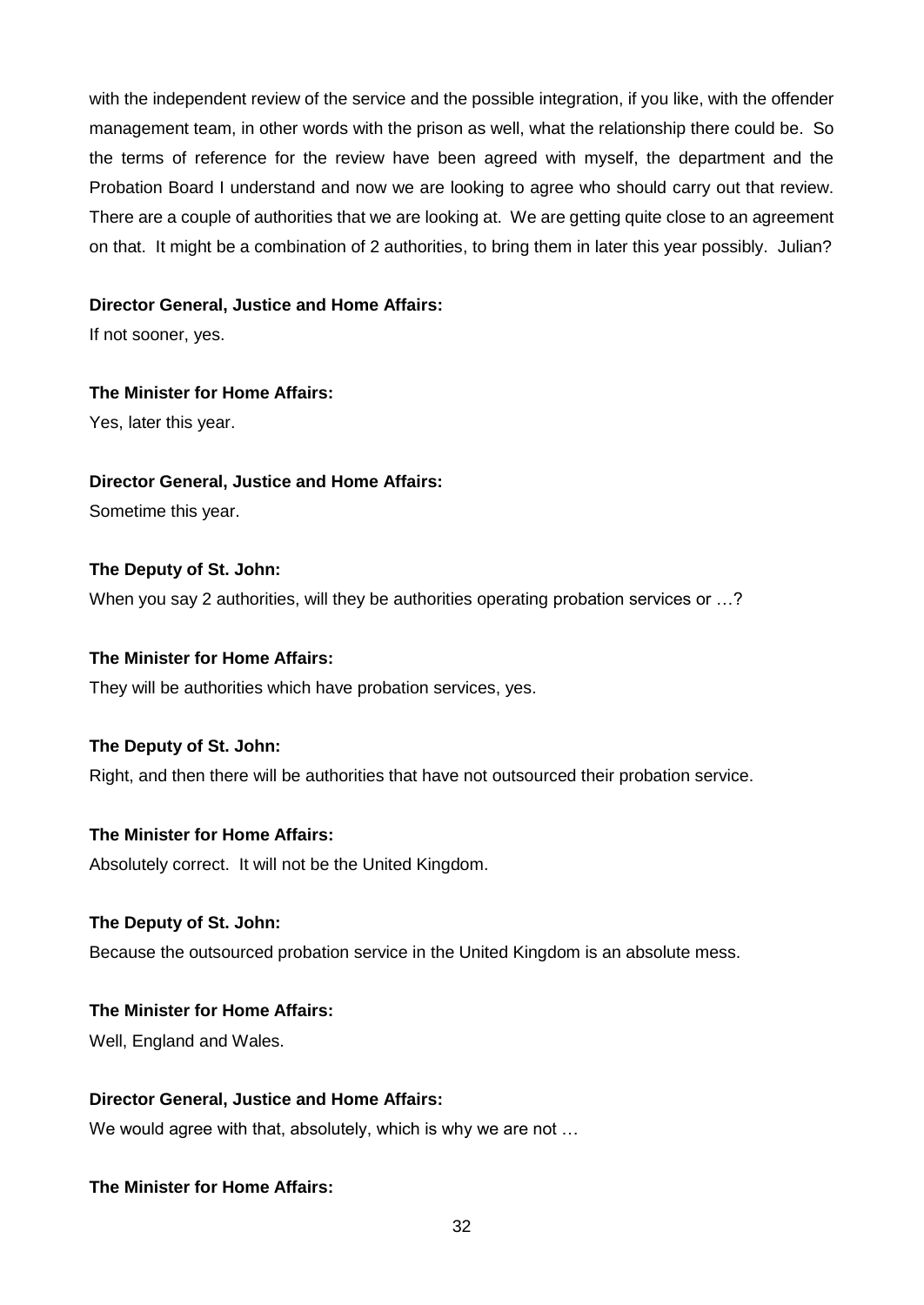Yes, we would not argue with that.

### **Director General, Justice and Home Affairs:**

There are other jurisdictions.

### **The Minister for Home Affairs:**

It does not meant the inspectorate is bad but I think it would be more sensitive to look elsewhere.

### **Deputy R.J. Ward:**

Given the new Chief Probation Officer's clear views, which have been expressed publicly as well, what discussions have you had regards the inclusion in the target operating model given there is a change to the target operating model now? What discussion are you having as to where he will fit?

### **The Minister for Home Affairs:**

I think we need to have the review undertaken before we can say what the relationship would be. We need to have the review and agree a way forward after the review has taken place. If the review says: "No, everything is absolutely perfect, you do not need political oversight, you do not need democratic accountability in the probation service as you do with all the other services that the States provide and it is okay" then, fine, nothing will change. However, if they say these things should be in place, if they say there should be more co-operation, integration and support for prisoners with the prison service then we might have to look at some changes. I am not going to pre-empt anything.

### **The Connétable of St. Helier:**

Is there a timetable for the review?

### **The Minister for Home Affairs:**

We have not decided who will be undertaking the review so as soon as that is agreed we will then speak to these authorities and have to discuss with them their timetable, the availability of their staff and so on. But it would be really good if we could get this done and dusted this year in fairness to all of the staff at probation who, you know, like everybody else in the public sector have been suffering from some uncertainty.

#### **The Deputy of St. John:**

As you know, we are very happy for a review to take place. In fact applaud that fact. We are wondering whether we can have sight of the terms and conditions before the review date.

### **The Minister for Home Affairs:**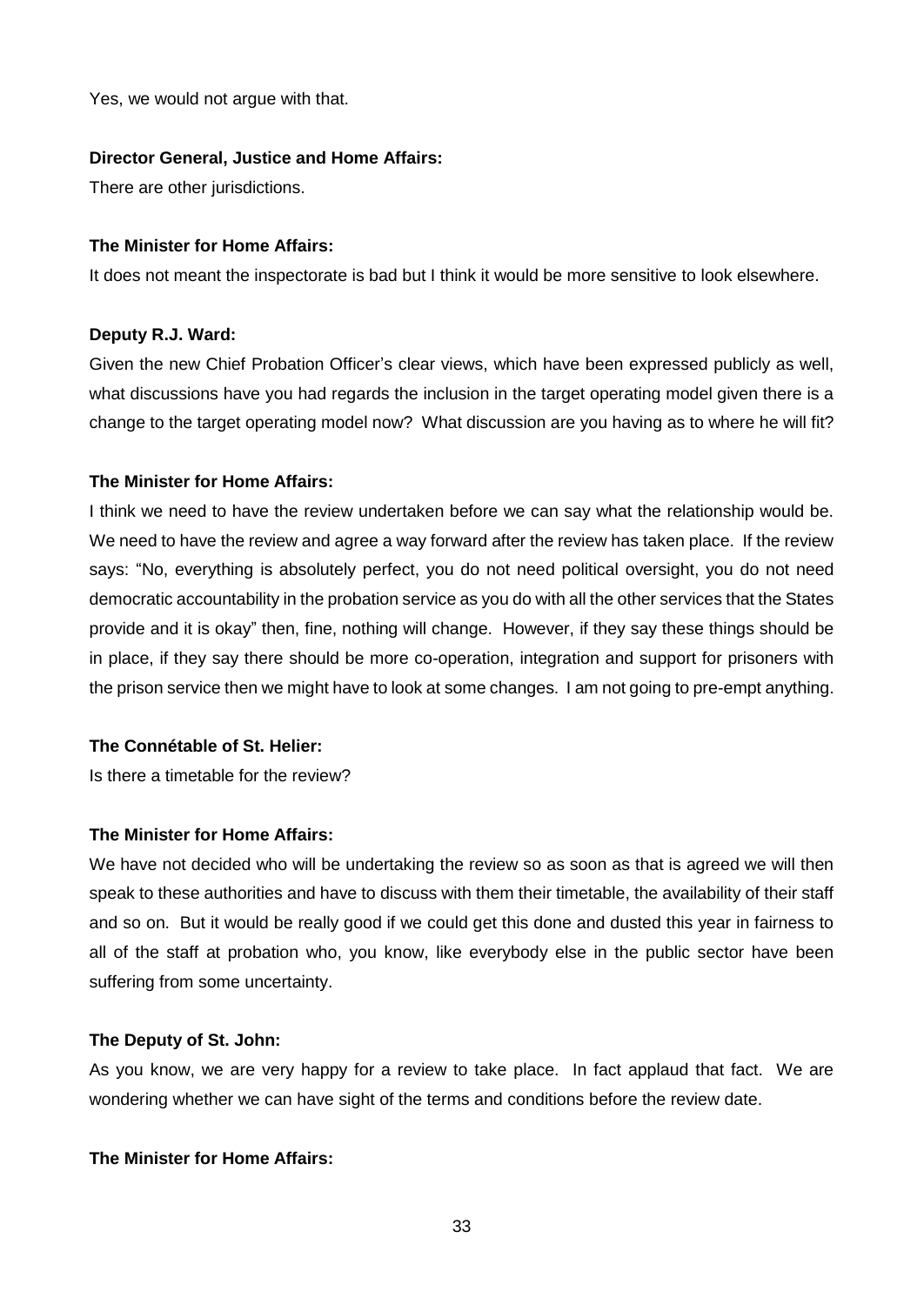Terms of reference, I do not see why not. It will become a public document. I think initially in confidence but as soon as it is a public document then that is no problem.

# **Director General, Justice and Home Affairs:**

We drafted it, it has gone to the probation service and then it has gone to the Probation Board to have a look at that and there has been toing and froing, as you can imagine, and we now have an agreement on the terms of reference which the Minister has also agreed. The Chief Probation Officer and myself are now talking about which authorities. They have suggested one and I have suggested one and I then proposed why do we not bring them together so that pleases both parties. We are having some very sensible conversations around this.

[11:15]

# **The Minister for Home Affairs:**

It is the progressing much better than I thought it might have done to be honest with you.

# **Deputy R.J. Ward:**

Well, we are an hour and 10 minutes before we mention the dreaded …

### **The Deputy of St. Peter:**

Shall we use the Brexit word?

# **Deputy R.J. Ward:**

The B word, yes.

# **The Deputy of St. Peter:**

There are thousands of questions, nobody really knows, we all accept that, is there anything new that we should know about since the last hearing that could have an impact on the Island, vis-à-vis Brexit? Or not the Island, your responsibilities within the Island. Is there anything new we should know about?

### **The Minister for Home Affairs:**

Not really. The settled status scheme is progressing well, we have now 3,400 applicants which is about 70 per cent of what we believe is the number. We anticipate there will be up to 20,000 people who could be …

### **The Deputy of St. Peter:**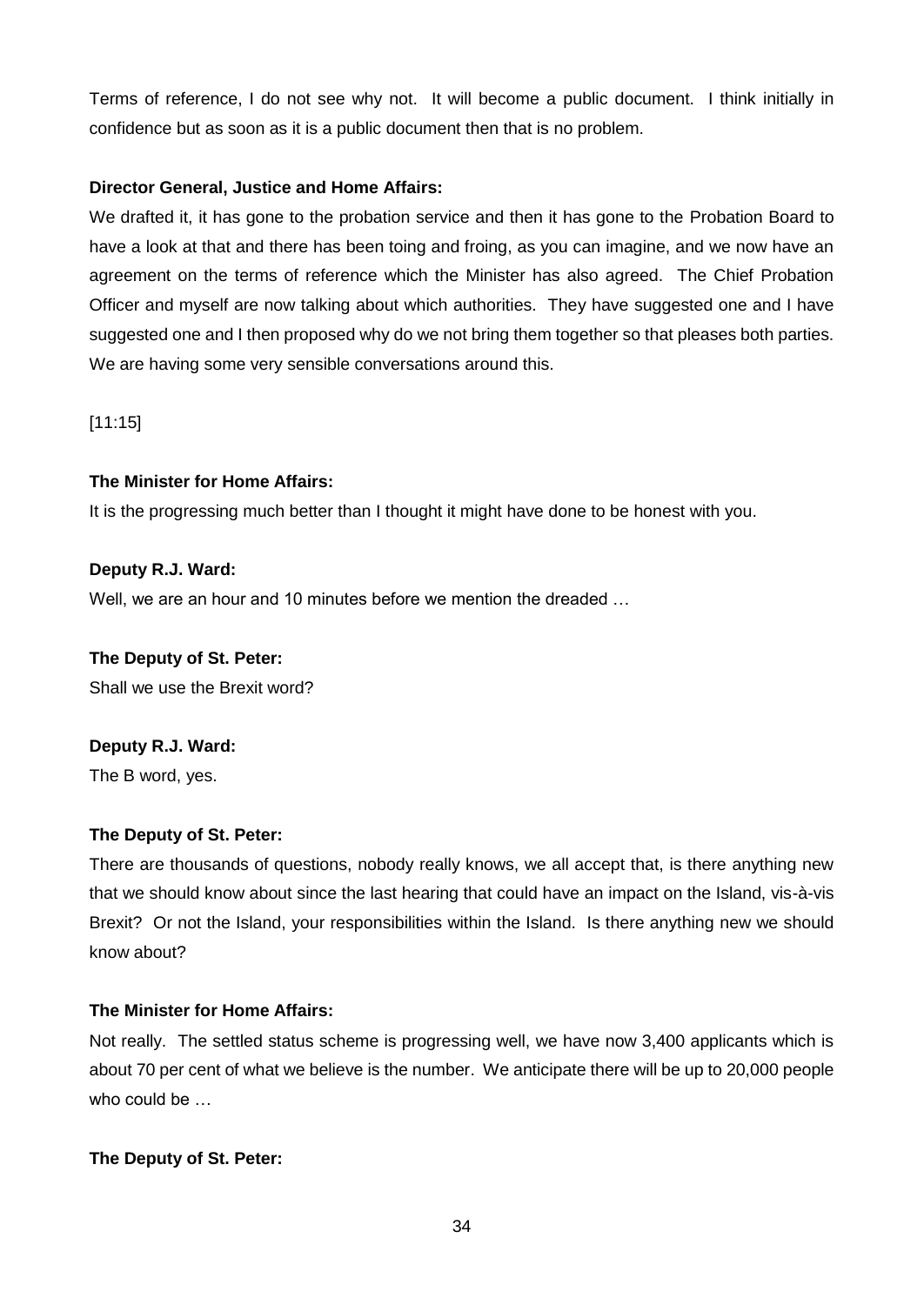I think that has doubled since you were asked in the Assembly, has it not? So it was about 1,700, was it not, when you were asked?

### **The Minister for Home Affairs:**

It was last time we spoke, yes. It is now … that is what we expected. We expected it to be quite quick at the beginning, it will probably slow down now because Brexit has been delayed and then it will speed up again once Brexit happens and then getting towards the end of next year when the settled status scheme has to be completed.

### **The Deputy of St. Peter:**

On that subject, I know there was an awareness campaign, although I have not seen it but there again I am not looking for it in my day-to-day life. Can you update on that campaign, how that has changed given the fact that Brexit is potentially pushed back until the autumn and the awareness of that?

### **Deputy R.J. Ward:**

I was going to say perhaps we need to swap and get Luke in.

### **Acting Director, Customs and Immigration:**

Good morning, Luke Goodard, Customs and Immigration Acting Director for all things Brexit.

### **Deputy R.J. Ward:**

How is the settlement scheme going, I suppose, effectively, and the campaign to get people to be aware?

### **Acting Director, Customs and Immigration:**

As the Minister said, it is going well, we have good numbers, we are pushing through the numbers. Of the 3,400 that have applied, 650 have been granted settled status, 150 pre-settled status, we have had no refusals and we are engaging quite closely with people to ensure that where we can we can assist people if they need some help. What I would say is that a lot of it is, I think, a mental impression of people in terms of the Brexit day. It, in fact, has no bearing on how the settlement scheme will progress. At the moment we know it will remain open until the end of next year. We do not yet have an indication that if Brexit day is delayed until the end of October that there will be a further increase to the implementation period into 2021. That may happen but at the moment we are working on the end of next year and I am comfortable that we are working at a pace which will allow us to gather the applications from all those that are necessary. In terms of the public communications that we have made, it was very heavily pushed out over the first couple of months of this year, which has probably had the effect that we wanted to gain awareness and make sure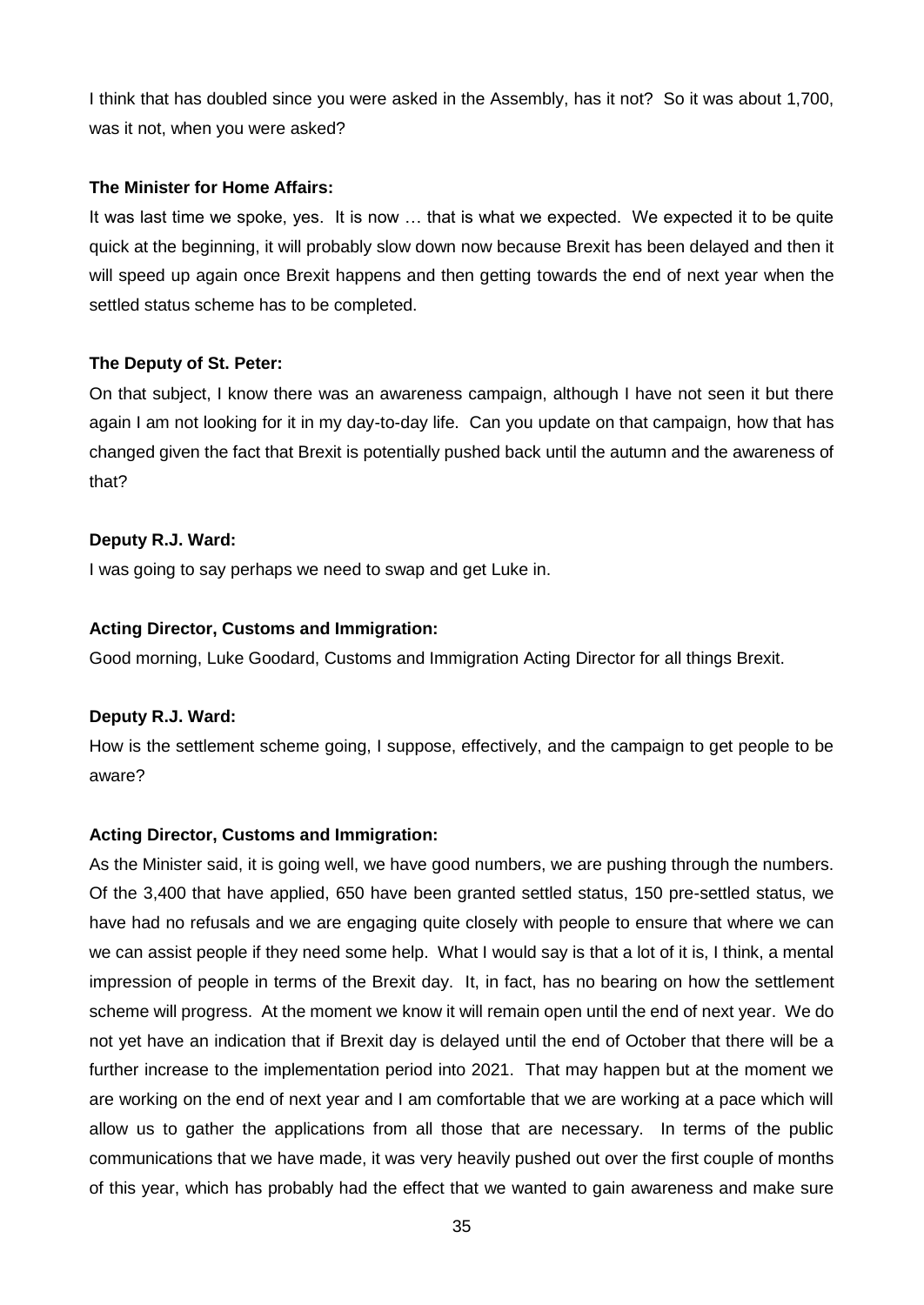that we have the numbers we have at the moment. The fact that it is over such a long period I imagine the numbers will decrease in the interim period, probably in the next year or so, until if we do end up with an implementation period after a deal through until the end of next year that those last few months of the year are likely to bring a number of applications. The downtime, if you like, we were going to use to ensure that we deal with those that may be more difficult get to or have no awareness of the need for them to apply. Particularly what we are referring to is vulnerable people, those who maybe have not got great I.T. skills, the infirm or those that are elderly and unable to get to the appointments. We are going to go out to see them as opposed to them coming to see us. So we are going to use that period as best we can. Clearly reminders on public communications as well to ensure that the message is not lost as many Brexit messages are because of the saturation that there has been.

#### **Deputy R.J. Ward:**

I saw one of your posters on a bus the other day. Can I ask, it is a very delicate situation, I think, the settlement scheme, for our community and you have a very delicate balance in getting people to apply and still having them welcome because it is a separation of a group of our society. Are you finding any … I do not want you really to quantify it but do you have any comments on that process that you may be getting feedback like: "I do not know why I should be having to do this" and so on. How is that going? Are people generally accepting and okay? Are your officers having any delicate conversations that they are reporting? Obviously you cannot talk about individual cases.

#### **Acting Director, Customs and Immigration:**

I think the balance is as I would expect it. The positive news is that we have feedback given on the application process, the online form. That is currently at 92 per cent positive, which is really good, I am very pleased about that. That is of the 3,400 I think we have had about almost half, 1,600 have taken part in that feedback scheme. That is a large number to give us that kind of positive feedback. Clearly within that there are some that are aggravated that they have to go through a process in order to remain here and I think we have to be sympathetic to that. The only message we can give back to those few people who have come to us by email and through the phone saying they do not understand why they have to do this, why should they have to go through a system just to remain where they have been living for potentially the best part of their life, we can only emphasise that this is being done in order to assist those people to remain. It is completely understandable that people should not have their head around a piece of legislation that is massively different to anything they would have understood before. It is tough enough for those living and working with the Brexit legislation to understand it, let alone those members of the public that are affected by it. So we are trying to make it clear that it is a useful piece of legislation, something to assist those people, not make it a burden for them.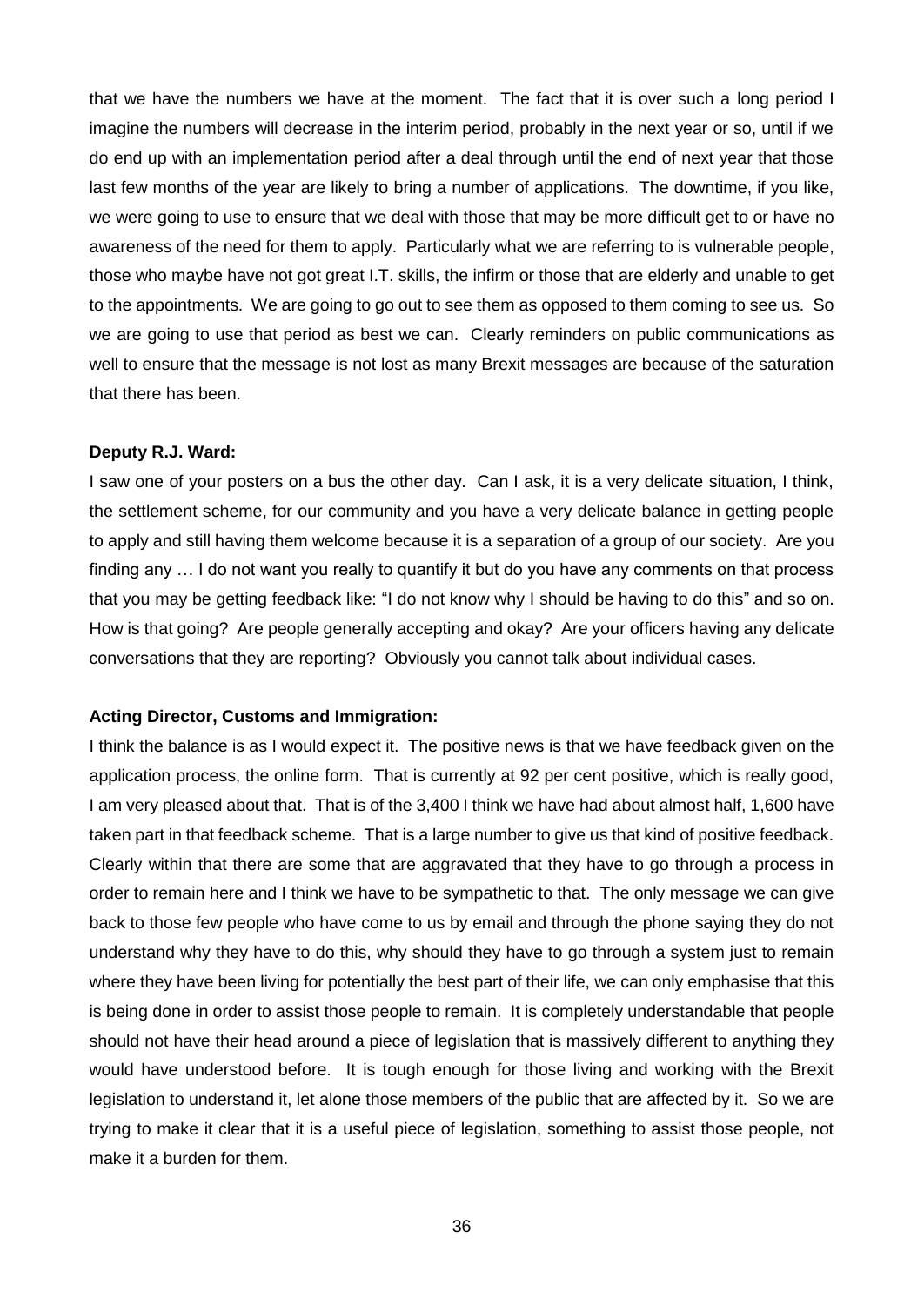#### **Deputy R.J. Ward:**

It is good that we did not charge for that. Is the public protection unit being used … how are you identifying vulnerable people as well? It must be an unenviable job. It is a very difficult thing to do. Are you finding that working, you are getting out there, you are …

### **Acting Director, Customs and Immigration:**

We have had some consultation with the ... all the parish secretaries were invited to one of the meetings last month and at the time the vulnerable people that we were being referred to were more to do with contingency concerns of a no deal Brexit, to do with the availability for low-income families to have access to food and medicines but, in fact, slightly different to the vulnerable people in terms of the settlement scheme. Nevertheless it is a point of contact and a conduit to be able to get into the parishes. The consuls are a great source for us to be able to speak to. We have had regular meetings with those families that the Polish Consul identified, to give assurances that we are there to assist any that they come across that have difficulty in coming to us. In terms of getting into the nitty-gritty of it, as I said, this is something we are going to be working on probably from this summer onwards through to next summer to really try and get to those more difficult areas where we will probably be speaking to the public protection unit you are talking about. We have already been engaging with the prison and some of the local charities, Caritas, to make sure we can get into those areas where they are aware of those people who may not understand the requirements. We are, at the moment, building the foundation of that and we will be getting into it operationally during the summer time.

#### **The Minister for Home Affairs:**

As the Deputy of St. Peter was saying, the exit or no deal exit has diminished a bit but we do not know where we are going to end up. It has all gone very quiet, has it not?

#### **Deputy R.J. Ward:**

If they end up remaining I suppose this is a huge amount of work for absolutely nothing.

#### **The Minister for Home Affairs:**

Where we will be at the end of October, who knows. But work still has to be done.

#### **The Deputy of St. Peter:**

You would be a brave man to put a bet on it.

### **The Minister for Home Affairs:**

But the work has to be done. I commended last time and I commend again the work that Luke and his colleagues have done, all the staff at Customs and Immigration, but we have to continue looking

37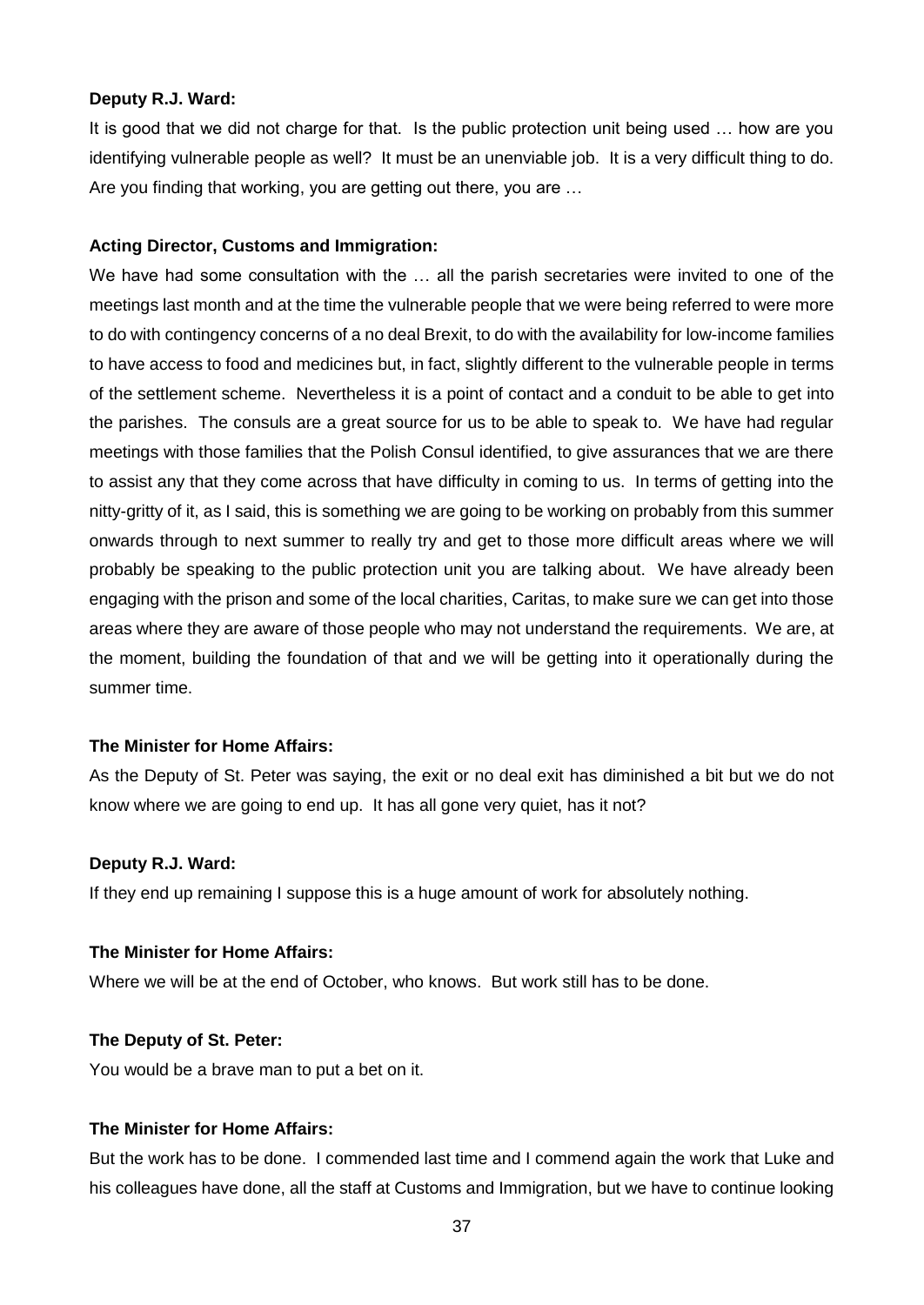at our laws, looking at our regulations, our practices and procedures to make sure that our immigration rules and laws are aligned with those of the United Kingdom. That all has to happen whether there is a deal or no deal. Almost even if there is not a Brexit.

### **Deputy R.J. Ward:**

That brings us nicely on to your question.

### **The Deputy of St. Peter:**

This is a very simple question for you, you will answer, yes, Luke. The CAESAR freight management system upgrade complete and now fully operational?

### **Acting Director, Customs and Immigration:**

Yes.

### **The Deputy of St. Peter:**

Thank you very much.

### **Deputy R.J. Ward:**

That was quicker than I thought. I have just a few general questions. The feedback that you received in relation to the smoking ban within the prison, what has the feedback been like and has there been any consequences as a result of the decision?

### **The Minister for Home Affairs:**

Yes, one amazing consequence, which shocked me, surprised me and delighted me. There were 7 prison officers who were smokers who took advantage of the opportunity to go to the Help to Quit team and have given up smoking. That is terrific news. What the prison governor was telling me was that there are some prisoners who had difficulty but they are being helped. There is a better atmosphere at the prison he tells me for being smoke free but also another side effect, which perhaps nobody anticipated, there has been a great take up of healthy food options at the prison. There is a mindset which is changing and that is very pleasing. I find the whole thing particularly positive. I was very cynical when it was first announced it was going to happen, being a former smoker myself I remember what it was like to give it up.

### **The Deputy of St. Peter:**

I am with you, I find it quite extraordinary that everybody has given up smoking and behaviour is still rationale. I have never met a rational ex-smoker in the early stages of giving up, so it is quite difficult to believe that.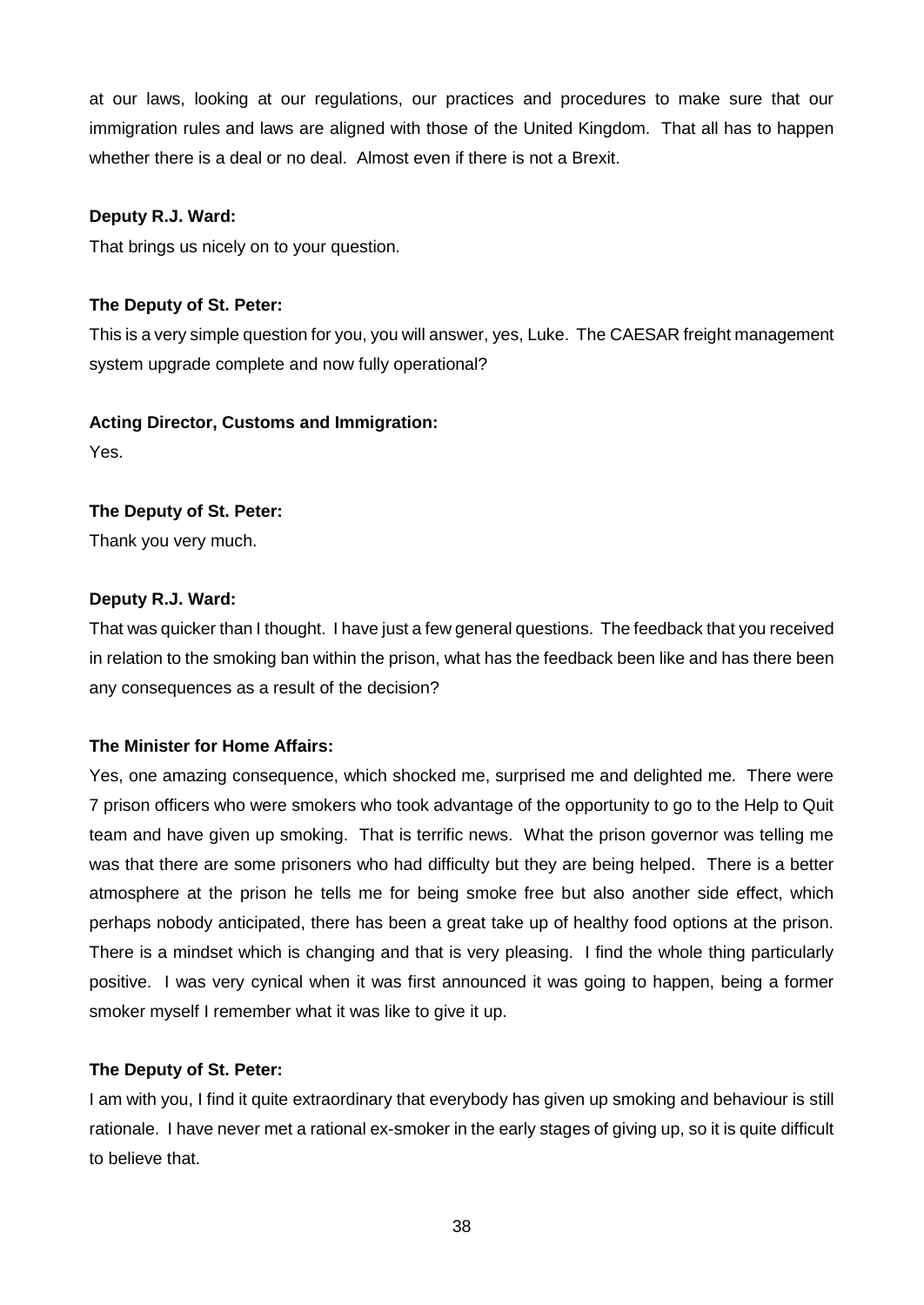### **The Minister for Home Affairs:**

It is too early to talk about health gains and things like that but it seems to have been pretty positive.

#### **Deputy R.J. Ward:**

Are there any key pieces of work coming through in the next few months and so on that you feel we should be aware of, that you may be looking at in the coming weeks and months before the next hearing. We know there are a couple of things coming to the Assembly regards explosives and we have got comments that are published on that. Anything else that you consider that we should be aware of?

#### **The Minister for Home Affairs:**

There is something which I had not planned to mention today but I think you may as well know, it is something that the Assistant Minister and I are interested in is relating to sexual offences and the way that the accused are named after they are charged. We are wondering if that is a reasonable thing to happen because if you are found not guilty or if charges are withdrawn, or if the accuser decides they did not do it anyway … Cliff Richard is an example. Those individuals can have their lives ruined, they can lose friends, difficult to get jobs. We have heard examples, not in Jersey but in other places where teachers have lost their careers because of false accusations made. So we have asked our policy unit to have a look and come to us with some ideas of whether it would be appropriate for people charged with sexual offences not to be identified until they have been found guilty. I recognise there are other sides to that, there are counterarguments to that where you have people who are charged and then named and then other potential victims come forward and say: "He or she did that to me as well." So there is a balance but it is something which I have asked the policy unit to look at on our behalf and we will give that consideration and share our thoughts with you when that comes forward. I had not planned to talk about that today but I do not think there is any reason why not.

#### **The Deputy of St. Peter:**

We look forward to receiving that. Have we got time for one more?

### **The Minister for Home Affairs:**

It is early days.

#### **The Deputy of St. Peter:**

Can I just go off piste, it is not planned, just in the *Evening Post* last night there was a very interesting article with a young Vingtenier in St. Martin, it was effectively a cry for help, encouraging people to join the Honorary Police. We have already mentioned the Honorary Police and it was a very good article. What can be done or what can you do in order to promote - she uses the word the stigma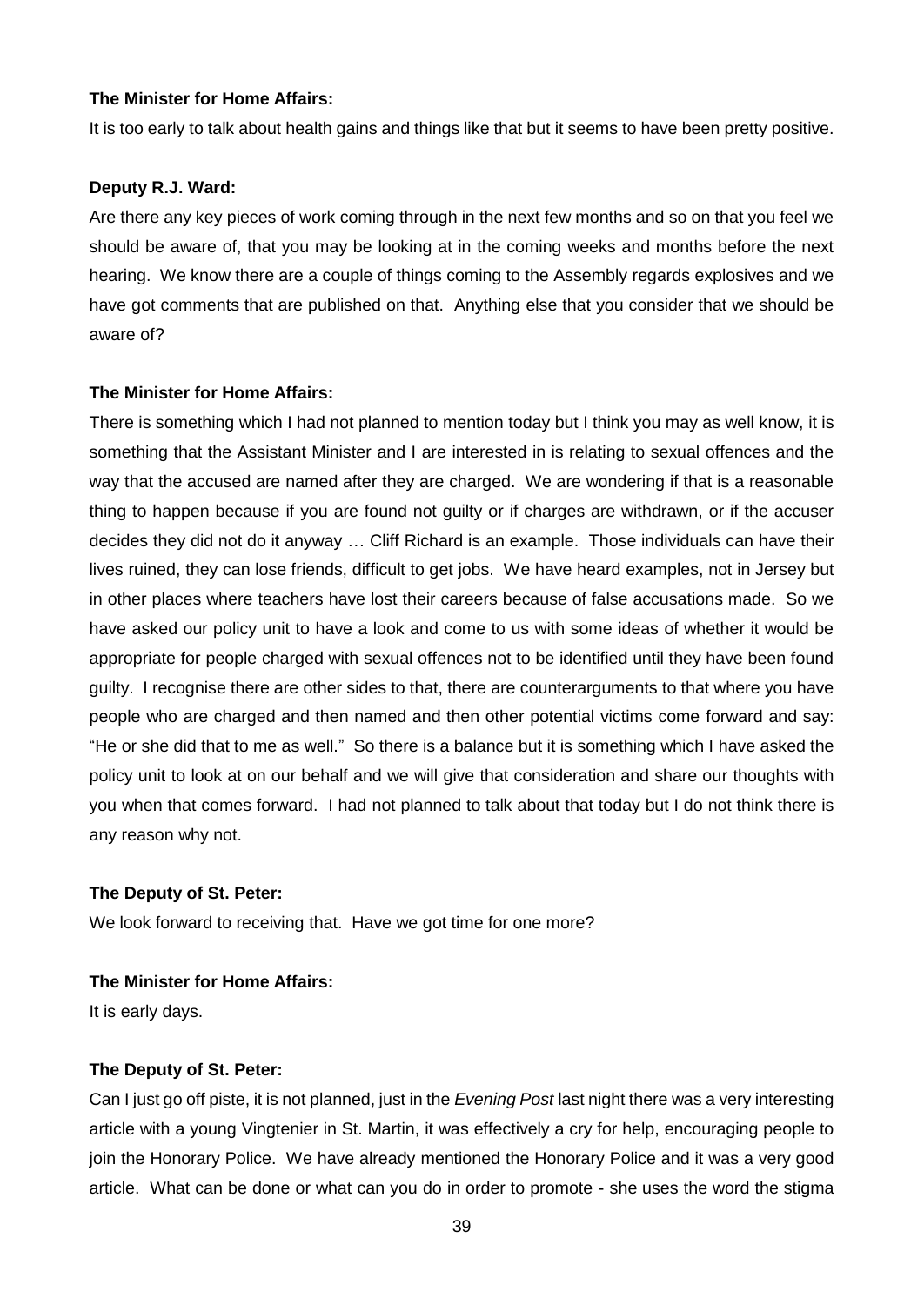of the honoraries - the honoraries, which is fantastic, I did it for a couple of years, and to regenerate this wonderful service that supports our community?

### **The Minister for Home Affairs:**

I am disappointed there has been such negative comments. I will be honest with you, I have been a Constable for about 10 years and the word "stigma" … I have never thought about the stigma. We have 2 former honorary policemen here, or 3. I have never ...

# **The Deputy of St. Peter:**

I was not very good.

[11:30]

# **The Minister for Home Affairs:**

So I have been involved in the Honorary Police for a long time and it is not a stigma. The numbers throughout the parishes are a bit down, more in some parishes than others and there can be specific reasons for that, why a particular parish might be having certain difficulties, but certainly in the parishes which are down what the police will say is it is not so much the number you have, as for the States police, it is what they do, what they contribute.

### **The Deputy of St. Peter:**

It is the quality in St. Brelade.

# **The Minister for Home Affairs:**

The quality in St. Brelade, St. Clement and I am sure other places as well. While we would all like to have more, what we need is more who are prepared to serve as well as those who are currently in. The Honorary Police Association are planning an advertising campaign later in the year, online campaign, videos, to encourage more people to join. But in some ways the sort of publicity that it has been having does make people think about it perhaps: "Should I be volunteering?" I know St. Saviour had a problem a few years ago with Centeniers and got fined quite heavily. I know St. Clement got 2 excellent police officers out of that because they thought: "We want to come and help" and that was great.

### **The Connétable of St. Helier:**

Perhaps you would agree that the change in the States of Jersey Police and their attitude towards the Honorary Police has been quite marked in the last few years and we found that there is a much greater willingness to co-operate on patrols and to work closely with the Honorary Police and even